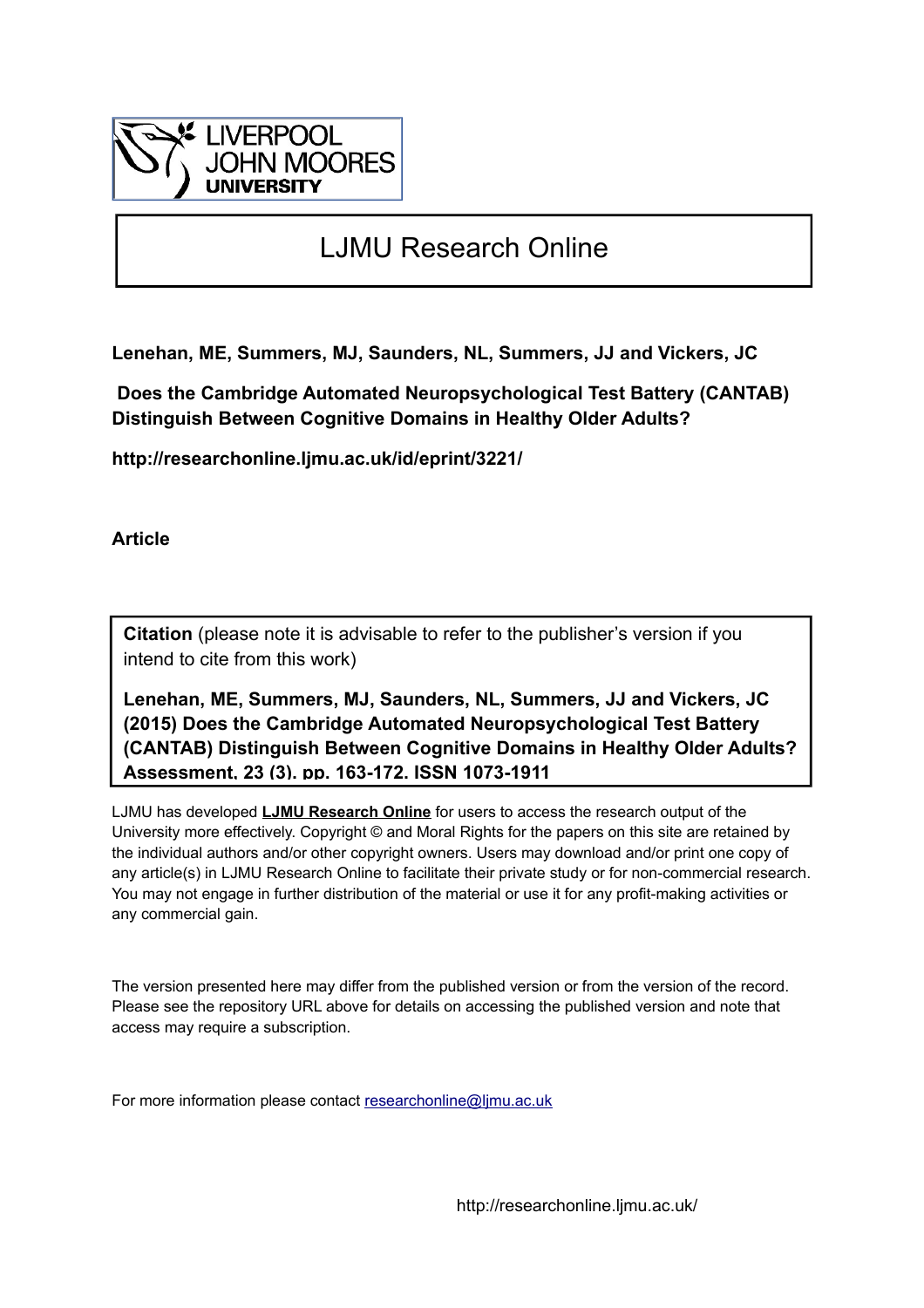Running Head: *Does CANTAB distinguish cognitive domains in older adults*

## **Does the Cambridge Automated Neuropsychological Test Battery (CANTAB) distinguish between cognitive domains in healthy older adults?**

## Megan Elizabeth LENEHAN<sup>a</sup>, Mathew James SUMMERS<sup>b,c\*</sup>, Nichole Louise SAUNDERS <sup>b</sup>, Jeffery J. SUMMERS <sup>a,d</sup> & James C. VICKERS <sup>a,b</sup>

- <sup>a</sup> School of Medicine, University of Tasmania, Australia
- <sup>b</sup> Wicking Dementia Research & Education Centre, School of Medicine, University of Tasmania, Hobart, Tasmania, Australia.
- <sup>c</sup> School of Social Sciences, University the Sunshine Coast, Australia
- <sup>c</sup> Research Institute for Sport and Exercise Sciences, Liverpool John Moores University, Liverpool, United Kingdom.

Word Count:

- Abstract =  $246$  words
- $M$ anuscript = 4309 words
- $\blacksquare$  Tables = 4

\* requests for reprints should be addressed to: Assoc. Prof. M.J. Summers, School of Social Sciences (ML32), University of the Sunshine Coast, Locked Bag 4, Maroochydore DC, Queensland, Australia, 4558; tel +61 7 5456 3758; facsimile +61 7 5459 5767; email: msummers@usc.edu.au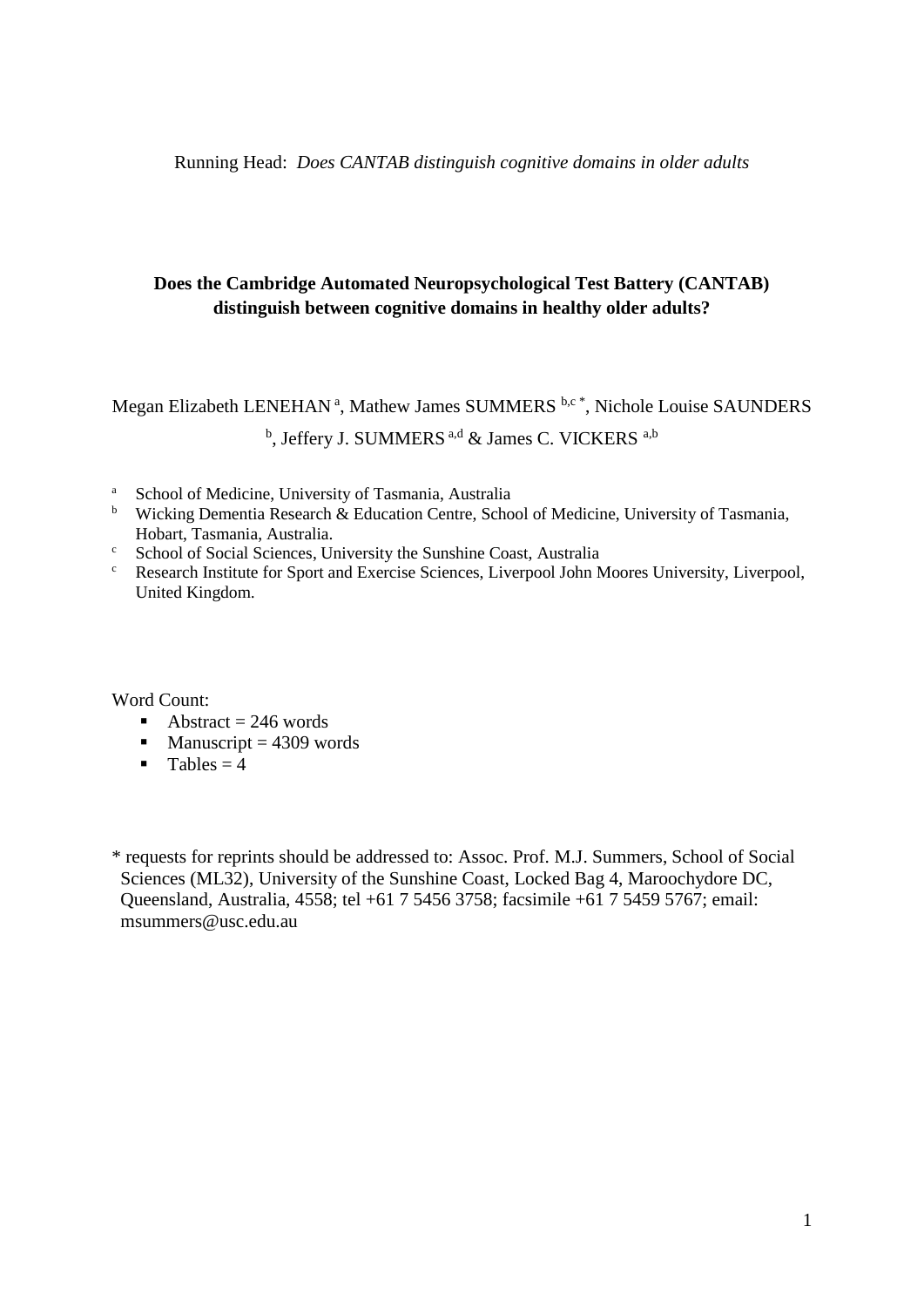### **Abstract**

The Cambridge Neuropsychological Test Automated Battery (CANTAB) is a semiautomated computer interface for assessing cognitive function. We examined whether CANTAB tests measured specific cognitive functions, using established neuropsychological tests as a reference point. A sample of 500 healthy older ( $M = 60.28$ ,  $SD = 6.75$  years of age) participants in the Tasmanian Healthy Brain Project completed battery of CANTAB subtests and standard paper-based neuropsychological tests. Confirmatory factor analysis identified four factors: processing speed, verbal ability, episodic memory and working memory. However, CANTAB tests did not consistently load onto the cognitive domain factors derived from traditional measures of the same function. These results indicate that five of the six CANTAB subtests examined did not load onto single cognitive functions. These CANTAB tests may lack the sensitivity to measure discrete cognitive functions in healthy populations or may measure other cognitive domains not included in the traditional neuropsychological battery.

KEYWORDS: Cambridge Neuropsychological Test Automated Battery; aging; dementia; neuropsychological; measurement validity; confirmatory factor analysis.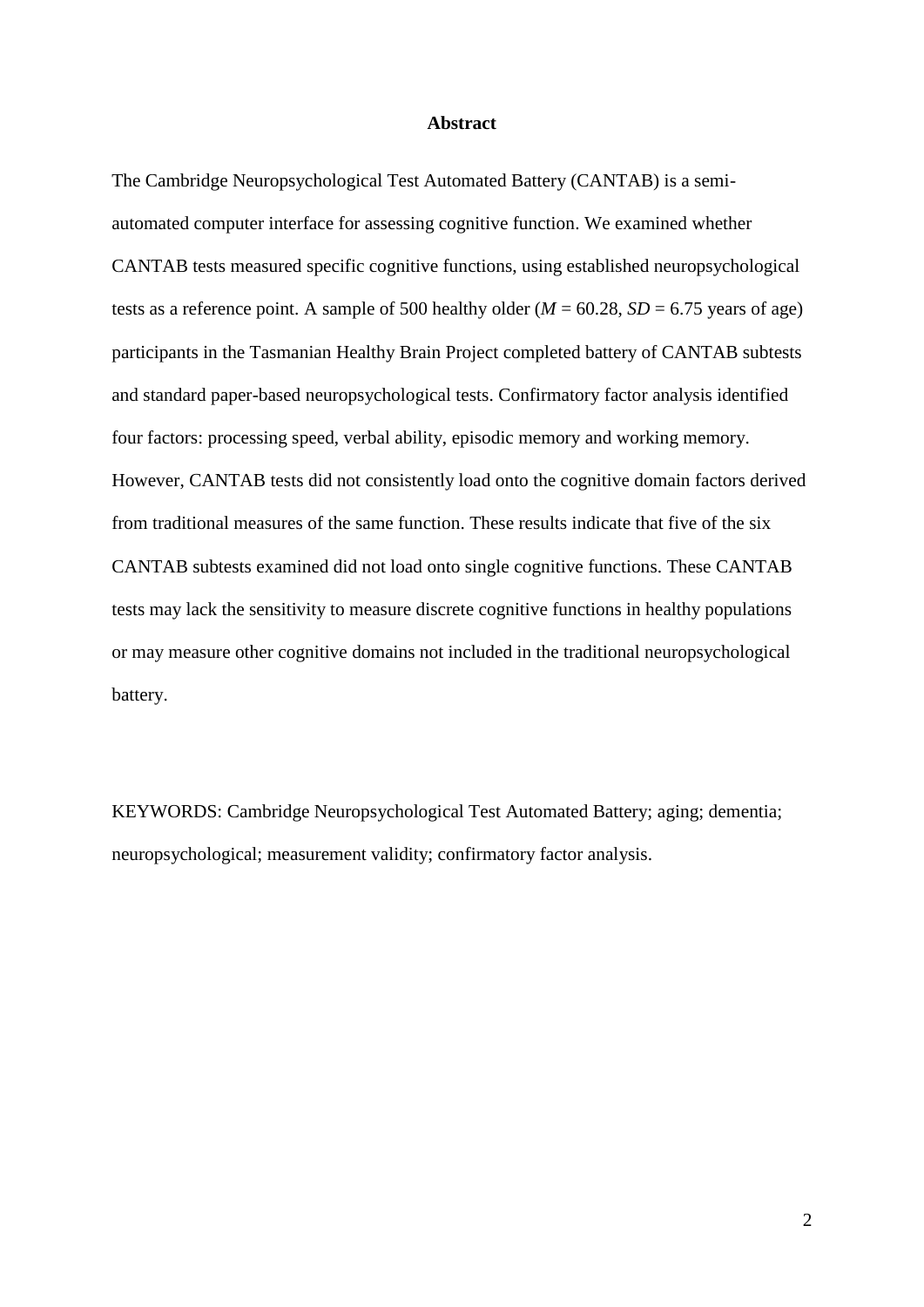### **Introduction**

Computerised assessment in both clinical and research settings offer a number of potential benefits over traditional face-to-face assessment. Automated tests reduce administration time and costs, enhance the ease of data collection through automated scoring and normative comparisons, offer millisecond precision with response times as well as recording response times for all components of a task, have standardised procedures and enable the assessment of multiple cognitive domains in one testing session (Schatz & Browndyke, 2002). Additionally, with improving internet speed and connectivity, computerised assessment may enable regional, rural and remote communities' access to specialist neuropsychological services centred in metropolitan areas.

Numerous computerised test batteries are available to assess cognitive function, including: Mindstreams, CAMCOG, CNS Vital, and the Cambridge Neuropsychological Test Automated Battery (CANTAB).The CANTAB system was initially developed in the 1980s to assess cognitive function in the elderly and dementing populations (Robbins, James, Owen, Sahakian, et al., 1994; Sahakian & Owen, 1992).The CANTAB has established a large normative data set and has been widely used in clinical research, with over 1300 peerreviewed papers supporting its use (Cambridge Cognition Limited, 2015). The CANTAB is a semi-automated test battery which can be administered on a laptop PC and more recently has been modified for administration on a handheld tablet. The CANTAB was designed to assess cognitive function in the elderly and dementing populations (Robbins, James, Owen, Lange, et al., 1994). The current release of CANTAB Eclipse comprises 25 tests designed to assess components of cognitive function which fall into 7 broad groups of tests: visual memory, executive function, working memory and planning, attention, semantic/verbal memory, decision making and response control, social cognition, and screening/familiarisation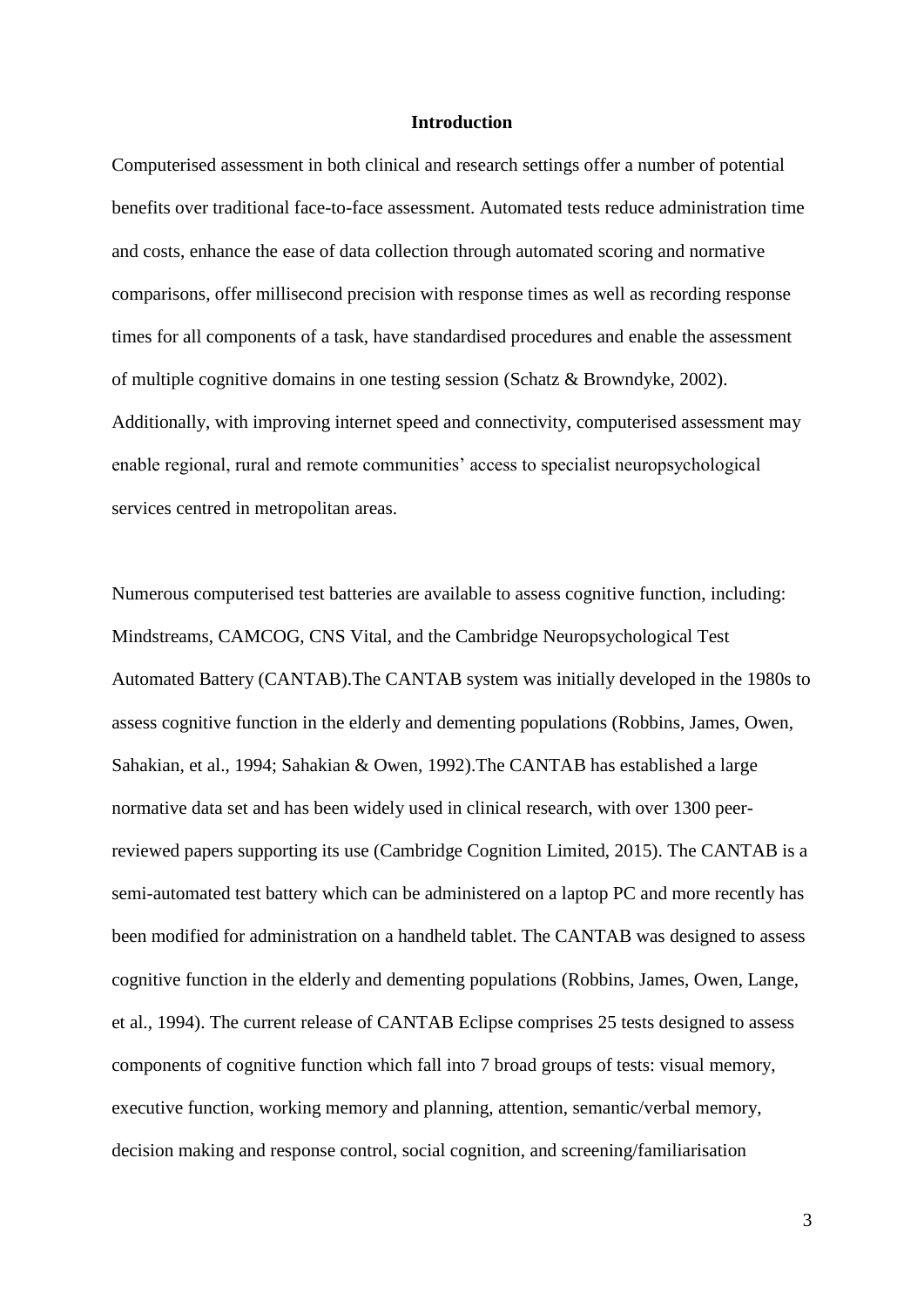(Cambridge Cognition Ltd, 2012). Tests can be run individually or in a customisable battery to enable users to test a series of participants on a set sequence of tests (Cambridge Cognition Ltd, 2012). The CANTAB has been utilised extensively in the study of various populations, including those with schizophrenia (Levaux et al., 2007), Parkinson's disease (Foltynie, Brayne, Robbins, & Barker, 2004), Huntington's disease (Lawrence et al., 1998), frontal and temporal lobe excisions (Owen, Roberts, Polkey, Sahakian, & Robbins, 1991) and normal functioning adults (De Luca, Wood, Anderson, & Buchanan, 2003; Robbins et al., 1998)

The construct validity of CANTAB has been largely based upon the ability of test measures to discriminate between normal adults and various clinical populations, including mild cognitive impairment (Klekociuk, Summers, Vickers, & Summers, 2014; Saunders & Summers, 2010), Alzheimer's disease (Saunders & Summers, 2010), epilepsy (Torgersen, Johan, Hans, Bernt, & Arne, 2012), ADHD (Gau & Shang, 2010) and various central nervous system diseases (Roque, Teixeira, Zachi, & Ventura, 2011). Despite its widespread application and ability to discriminate between clinical and normal functioning groups, the association between established neuropsychological measures and CANTAB components remains under-researched.

Factor analytic studies by Robbins and colleagues (Robbins, James, Owen, Sahakian, et al., 1994) have been conducted on the CANTAB, finding four distinct factors corresponding to plausible cognitive functions. These were learning and memory, speed of response, executive processes, and visual perceptual ability (Robbins, James, Owen, Sahakian, et al., 1994). However, further research is required to compare CANTAB tests with domain measures based on long-standing, empirically sound neuropsychological tests in order to bolster the validity of this automated battery. An examination of the literature to date indicates that only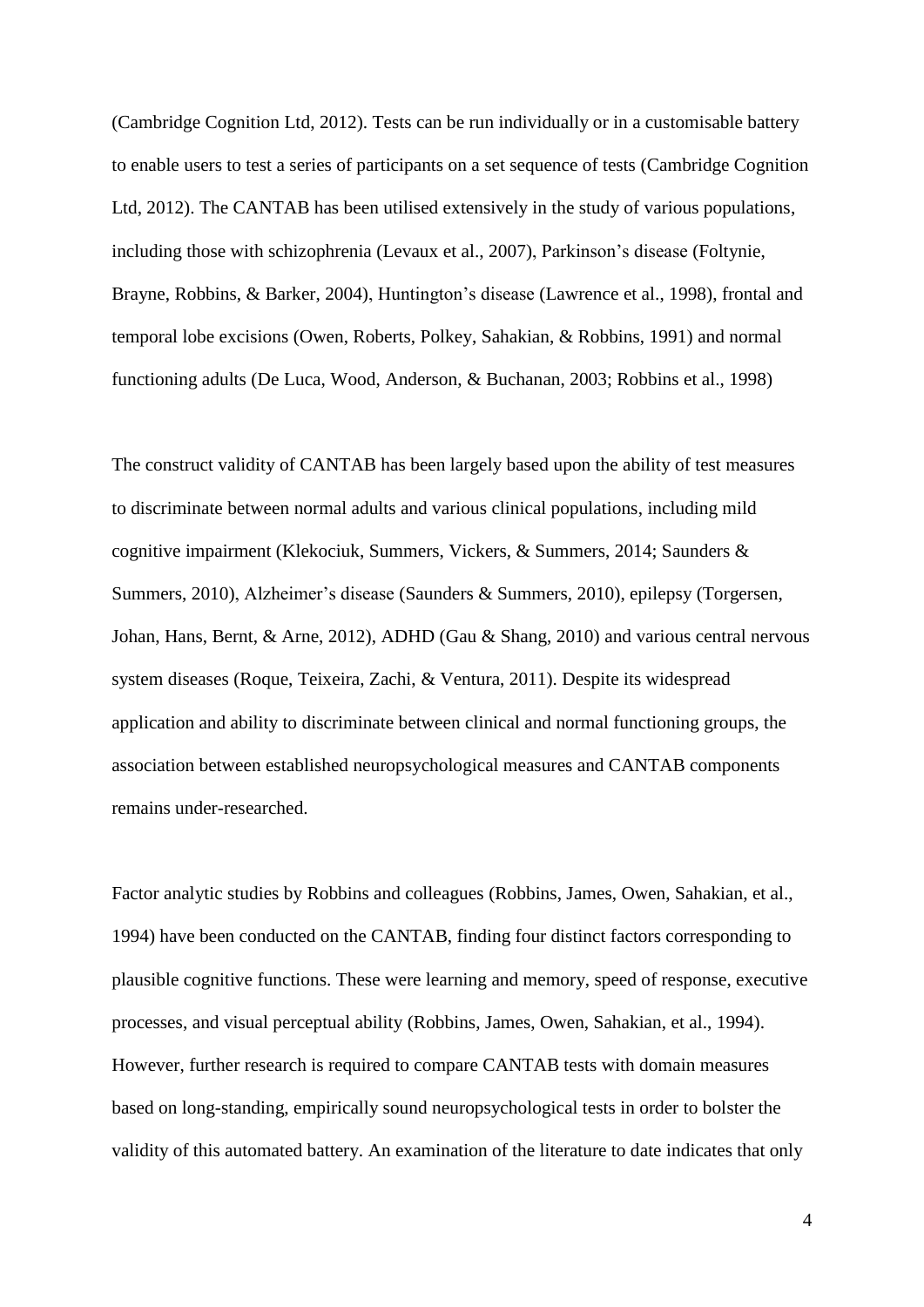one study has attempted to validate CANTAB tests against established neuropsychological tests. In a principal components analysis, Smith, Need, Cirulli, Chiba-Falek, and Attix (2013) found that CANTAB tests tended to load onto different components than standard neuropsychological tests, despite being purported to measure corresponding cognitive domains. In most cases, the grouping of CANTAB tests on components was unrelated to plausible cognitive domains. The authors acknowledge that the homogenous nature of the sample, including the relatively young age of the sample  $(M = 33.1$  years,  $SD = 18.6$ ) and high education level ( $M = 15.9$ ,  $SD = 2.5$ ) may explain the restricted range of scores produced on tests. Consequently, it is possible that there may have been insufficient performance variation to discriminate between functions.

Smith et al. (2013) also conducted correlational analysis between principal components derived from an established neuropsychological battery and CANTAB tests. This revealed weak to moderate associations between CANTAB subtests and traditional measures, however, these associations were less consistent after controlling for age and education (Smith et al., 2013). The results also showed that although CANTAB tests purported to measure memory were moderately associated with the memory factor, the same tests were also highly correlated with executive function (Smith et al., 2013). The authors proposed that while CANTAB tests might be a reasonable measure of "general" cognition they may lack the ability to measure distinct cognitive functions (Smith et al., 2013). However, weak to moderate correlations are to be expected when the initial validity estimates of neuropsychological tests are only moderate. This pattern of shared association across various cognitive domains is consistent with the complex nature of cognition and neuropsychological testing in general, with scores on one test frequently correlating with other tests from a variety of domains. For example, Stroop interference scores correlate modestly with tests that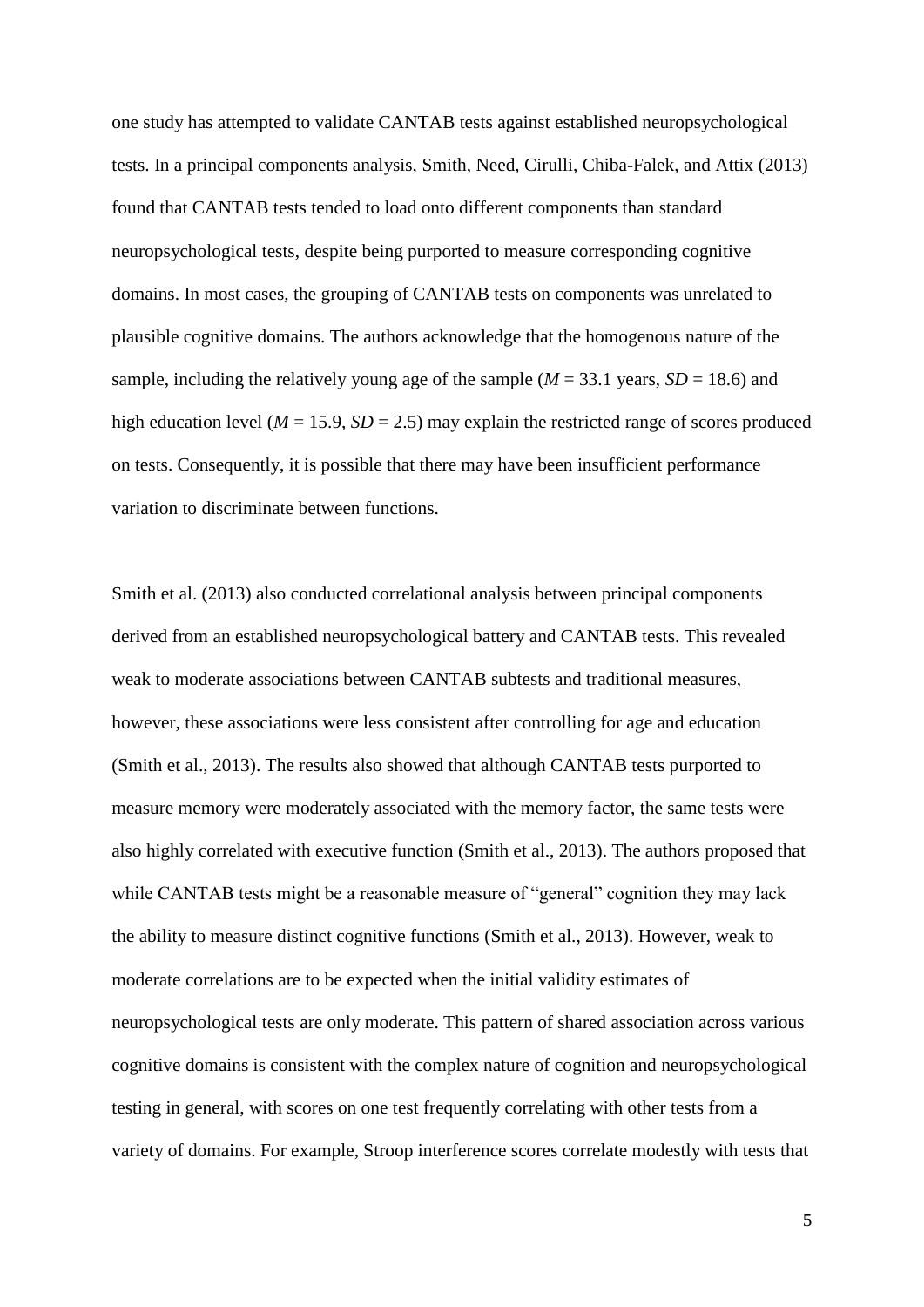measure inhibitory processes, working memory, conceptual ability and speed of processing (Strauss, Sherman, & Spreen, 2006). Such interrelationships most likely reflect the conceptualisation of cognitive and neuropsychological functions. Functions such as working memory, attention, and executive function encompass a range of overlapping sub-processes and consequently vary in the degree of interrelationship. Therefore, measures of such constructs are likely to be interrelated and lack a high degree of discriminatory power.

The present study aims to examine whether six CANTAB tests measure the three specific constructs they are purported to assess: episodic memory, working memory, and executive function. These cognitive domains were assessed in a large sample of healthy older adults using an established set of standard neuropsychological tests alongside a subset of CANTAB tests. It is hypothesised that the underlying cognitive domain structure of the selected CANTAB tests will be consistent with the theoretical domains they are purported to measure (see Table 1).

## *[INSERT TABLE 1 HERE]*

### **Method**

### *Participants*

The initial sample comprised 565 adults aged between 49 and 79 years at the time of recruitment into the Tasmanian Healthy Brain Project (THBP) (Summers et al., 2013). Participants were English as a first language speaking and predominantly of Anglo-Saxon ethnicity. Participants underwent annual comprehensive neuropsychological assessment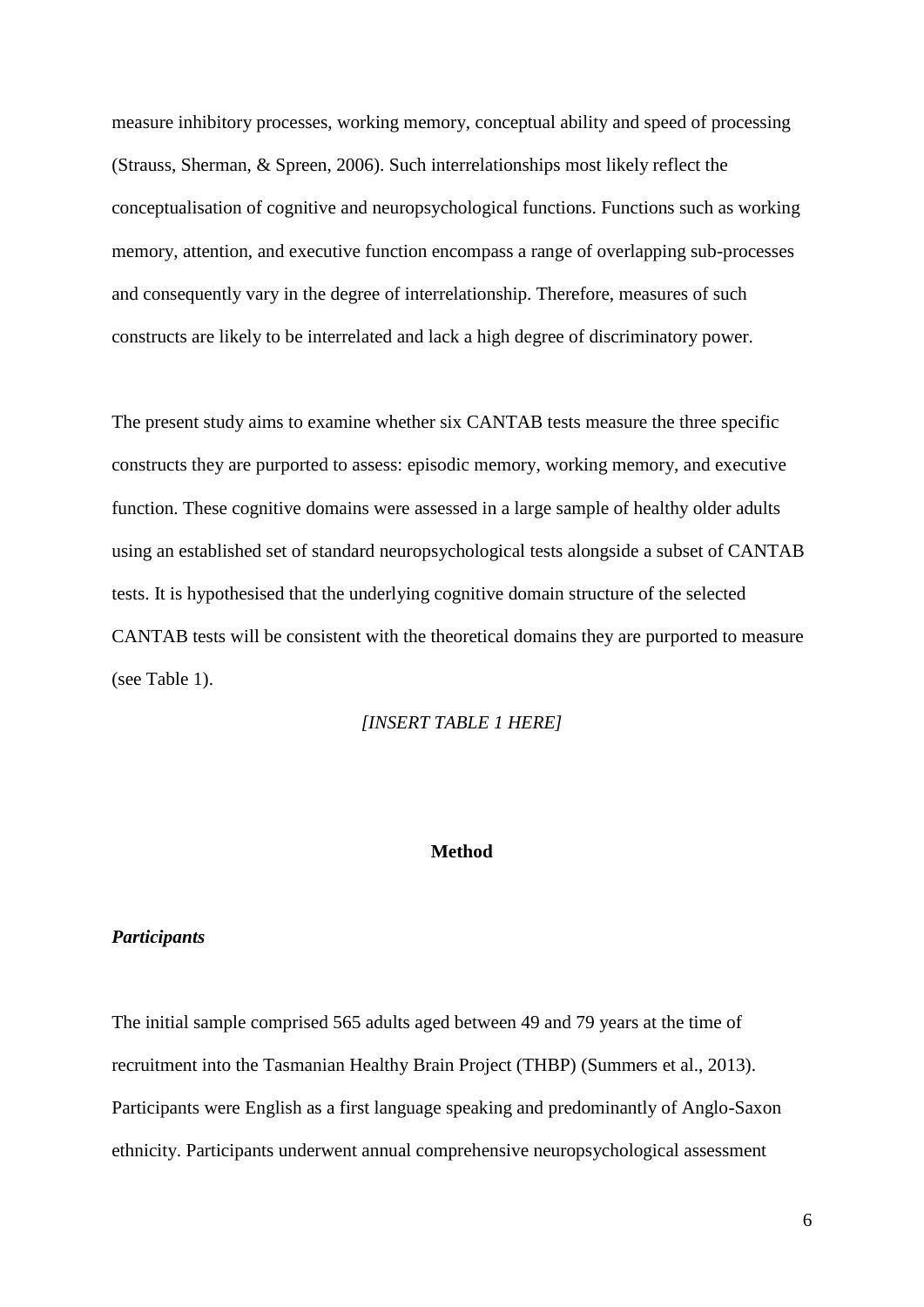utilising an array of standard paper and pencil based clinical tests as well as a selection of computerised assessment tasks (Summers et al., 2013). Participants who presented with a medical, neurological, or psychiatric disorder that could potentially influence neuropsychological test performance were precluded from entry into the THBP. Participants with moderately elevated anxiety or depression symptoms (as assessed on the HADS) were excluded from the data set. The resulting sample of 500 valid cases (146 male, 354 females) aged 49-79 years of age (mean  $60.28$ ,  $SD = 6.75$ ) was used for analysis. The project was approved by the Human Research Ethics Committee (Tasmania) Network and further details of the study protocol have been previously published (Summers et al., 2013).

## *Materials*

The materials for testing fall under three categories: screening tests; traditional neuropsychological test battery; and CANTAB test battery (see Table 1). Tests used in the THBP were selected on the basis of the having established reliability and validity for the assessment of discrete cognitive functions (for complete project protocol see Summers et al., 2013). The THBP battery included six CANTAB tests purported to assess episodic memory, working memory, and executive functions. The tests selected to form the traditional neuropsychological battery in the present analyses reflect the same three cognitive domains. Tests to represent a fourth domain, verbal ability, were also included in the traditional test battery for the purpose of establishing discriminant validity.

## *Screening Tests*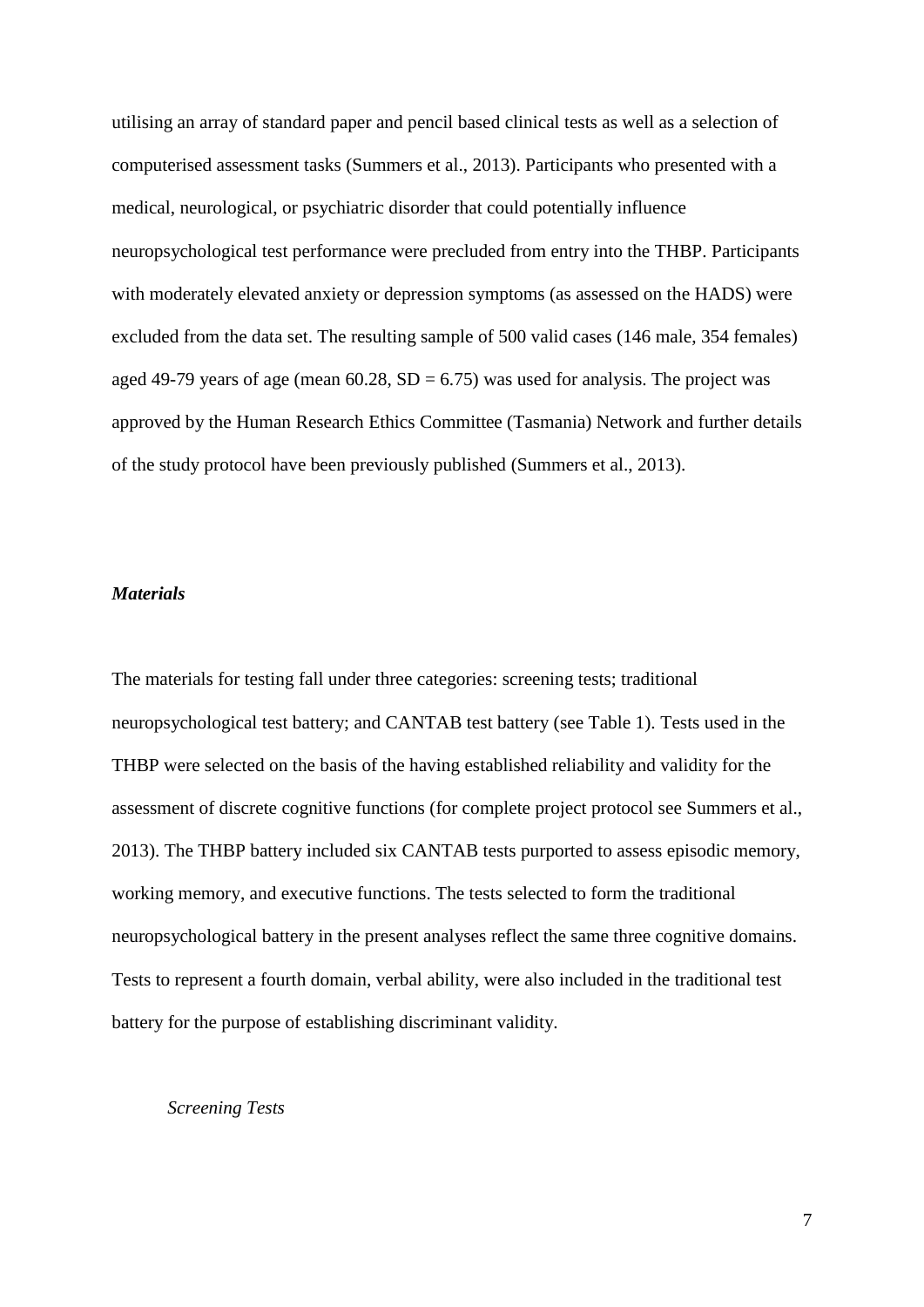Screening tests were administered to ensure the absence of dementia and clinically significant depression or anxiety. The *Dementia Rating Scale, 2nd edition* (DRS-2; Jurica, Leitten, & Mattis, 2001) is a 38 item instrument which provides an objective measure of dementia severity, as well as screening for individuals with possible dementia (Jurica et al., 2001). The DRS-2 has excellent utility and validity in diagnosing dementia (Jurica et al., 2001). Participants selected to take part in the present study displayed a DRS-2 AEMSS score  $\geq$ 9; which is above the cut-off for clinical dementia and is consistent with intact general cognition.

The *Hospital Anxiety and Depression Scale* (Snaith, 2003) is a 14 item self-report scale designed to measure states of anxiety (HADSa) and depression (HADSd). The anxiety and depression subscales provide valid and reliable assessments of the severity of emotional state, as well as screening individuals for potential emotional disorder (Snaith, 2003). Participants were excluded from analysis if their HADS score was above the recommended cut-off for a moderate-severe emotional disturbance (HADS score ≥10).

## *Traditional Neuropsychological Battery*

The 13 tests which form the traditional neuropsychological test battery cover four cognitive functions: episodic memory, working memory, executive function and verbal ability. These tests were selected on the basis of established reliability and validity in assessing the constructs they are designed to measure (Strauss et al., 2006) and because they correspond to the three cognitive functions the selected subtests of the CANTAB are purported to measure (Table 1).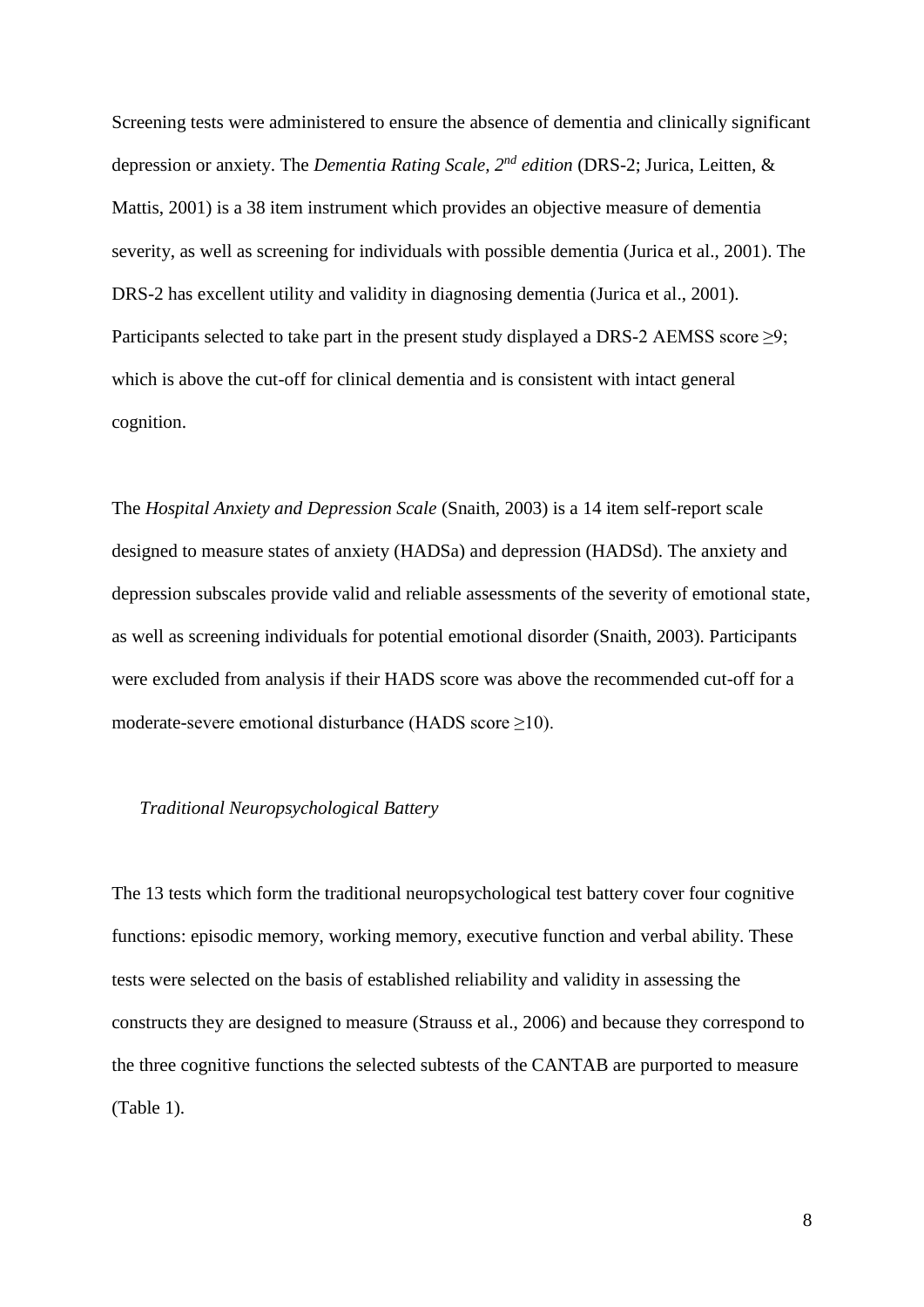Verbal episodic memory was assessed using the *Rey Auditory Verbal Learning Test*  (RAVLT; Lezak, Howieson, Bigler, & Tranel, 2012) and the *Logical Memory* test (LM; Wechsler, 1997). The RAVLT is a verbal list learning and memory test in which 15 words are presented repeatedly across five successive trials. The number of words recalled after an interference trial (RAVLT A recall) was used as the outcome measure in the present study. The LM test uses verbal presentation of two brief narratives which are then recalled after a brief delay and then a 30 minute delay. The number of story units recalled after the 30 minute delay (LMII) was the outcome measure for the present study.

Visual episodic memory was assessed using the *Rey Complex Figure Test* (RCFT; Strauss et al., 2006). The RCFT is designed to evaluate visuospatial constructional ability and visual memory. Participants are required to firstly copy a complex geometric figure and then reproduce it from memory following a five minute delay. The RCFT was used to assess visuospatial memory, an outcome measured that is based on the number of figure units recalled.

Working memory was assessed using the *Digit Span* (DSP) and *Letter-Number Sequencing* (LNS) subtests of the Wechsler Adult Intelligence Scale, 3rd edition (WAIS-III; Wechsler, 1997). In the DSP subtest participants are presented verbally with number sequences and are required to repeat them in the same order (DSP forward), and on a subsequent trial in the reverse order (DSP backward). In the LNS subtest participants are verbally presented with a series of interleaved numbers and letters and are then required to repeat these with the numbers first in numerical order and then the letters in alphabetical order. These subtests assess how many pieces of verbal information an individual can attend to and manipulate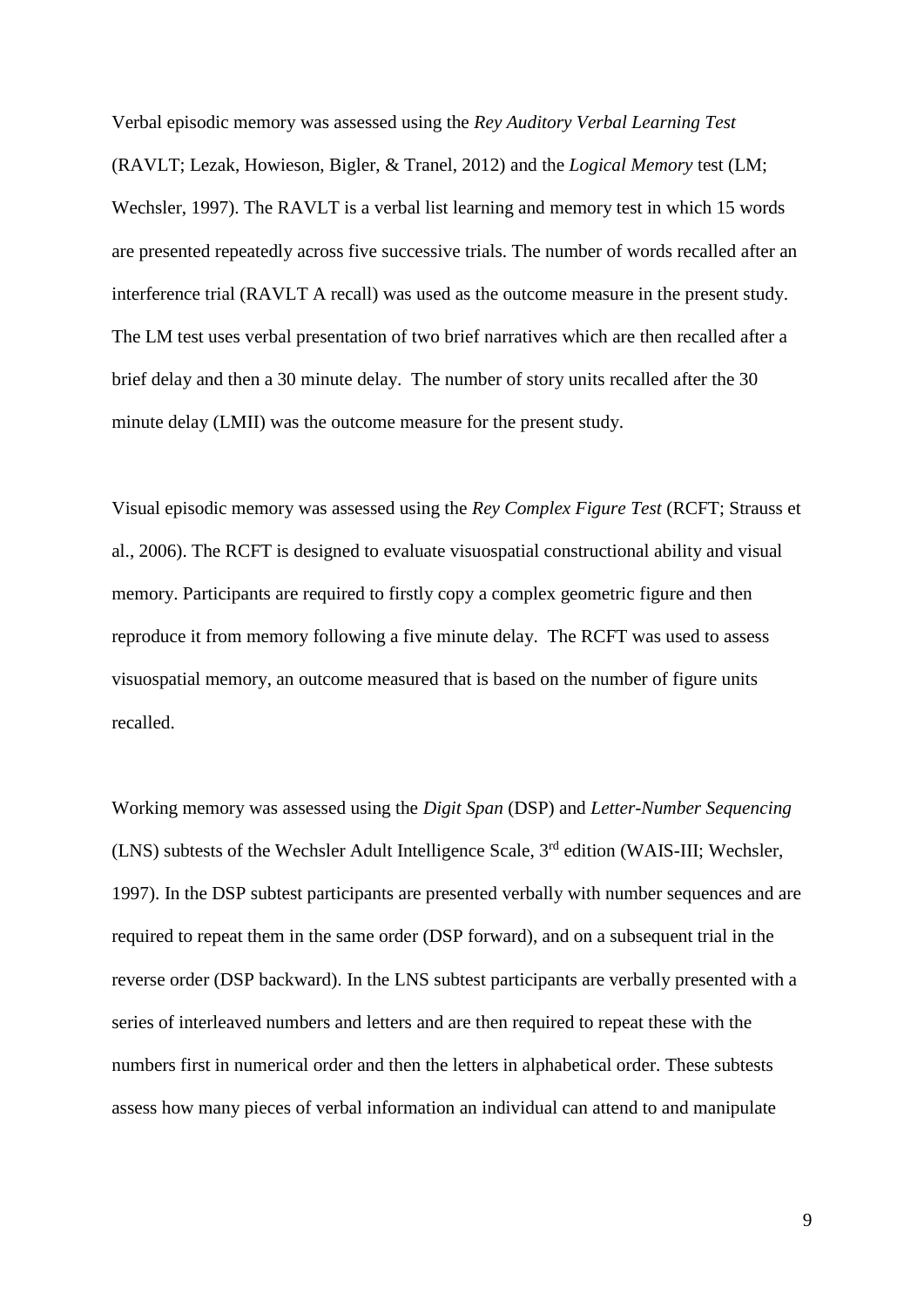prior to recall (Lezak et al., 2012). For both DSP and LNS the outcome measure was the total number of sequences correctly recalled.

Assessment of executive function and processing speed involved the *Digit Symbol Coding* (DSC) subtest of the WAIS-III (Wechsler, 1997), *Trail Making Test trail A* (TMT-A) and *Trail Making Test trail B* (TMT-B) and the colour-word incongruent trial of the *24-item Victoria version Stroop Colour-Word Test* (Stroop-C; Strauss et al., 2006).These tests involve a variety of components including attention, maintaining a goal, suppression of automatic responses, processing speed and mental flexibility (Strauss et al., 2006). In DSC, participants are provided a series of numbers and must write down a corresponding symbol as quickly as possible. TMT-A involves connecting 25 encircled numbers which are spread across a page and participants are required to connect the numbers in order with a continuous line (Strauss et al., 2006). In TMT-B, participants must alternate between 13 numbers and 12 letters, connecting a number to a letter to a number and so on, with a continuous line (Strauss et al., 2006). In Stroop-C, participants are required to name ink colours from a stimulus card of colour names, where the colour of the ink is incongruent with the printed colour name (e.g., "green" is written in red ink) (Strauss et al., 2006). The DSC is scored on the number of items completed within 120 seconds, for the TMT and Stroop the outcome measure is time to successful task completion.

Verbal ability was assessed using the *Controlled Oral Word Association Test* (COWAT), and the *Similarities, Vocabulary* and *Comprehension* subtests of the WAIS-III (Wechsler, 1997). These tests assess the ability to produce fluent speech but also measure more "executive" aspects of verbal behaviour, such as the ability to think flexibly and organise output (Lezak et al., 2012). The COWAT requires individuals to name words (not proper nouns) that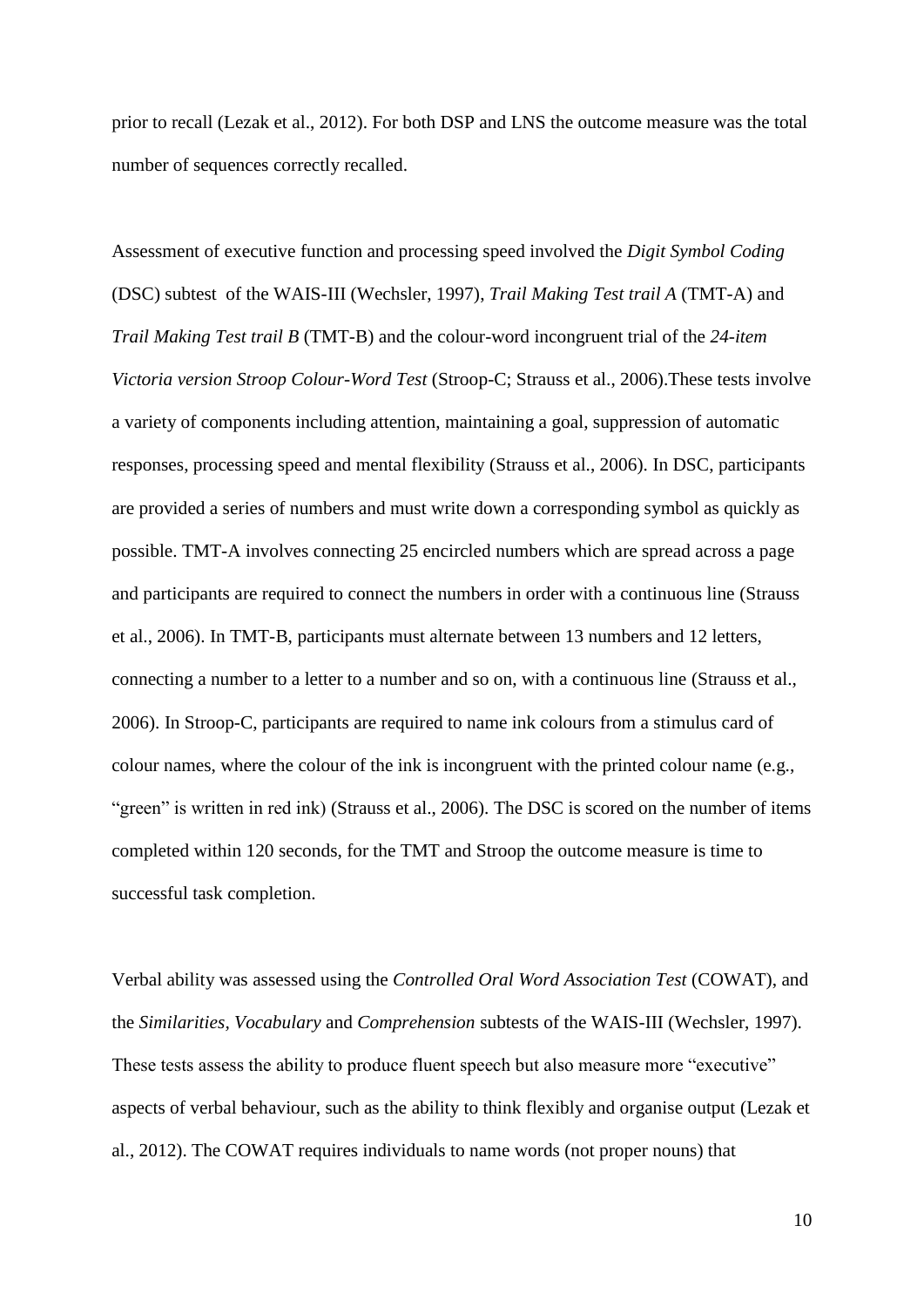commence with a specific letter, with three trials each of 60 seconds duration. The outcome measure for this variable was the total number of unique words produced across the three trials. The Similarities subtest requires participant to explain how the concrete and abstract relationships between two items with increasing task difficulty on each subsequent pair. In Vocabulary, participants provide definitions of words of increasing complexity to show their understanding and ability to articulate word meaning. The Comprehension subtest assesses a participant's capacity to use language to express understanding of social conventions and rules.

### *CANTAB Test Battery*

The *Paired Associates Learning* (PAL) test assesses visual episodic memory and learning (Cambridge Cognition Ltd, 2012) and requires participants to recall the spatial location of a predetermined number of unique patterns within a display matrix. PAL 'Total errors (adjusted)' was used as the outcome measure, which indicates the total number of errors across all assessed problems and stages and adjusts the total score for incomplete or failed trials (Cambridge Cognition Ltd, 2012).

The *Spatial Span* (SSP) test measures working memory capacity and is a computerised version of the Corsi Blocks task (Cambridge Cognition Ltd, 2012). The test requires participants to remember and recall a sequential series of coloured boxes in the correct order. SSP 'Span length', the longest sequence correctly recalled by the participant, was the outcome measure used for this test (Cambridge Cognition Ltd, 2012).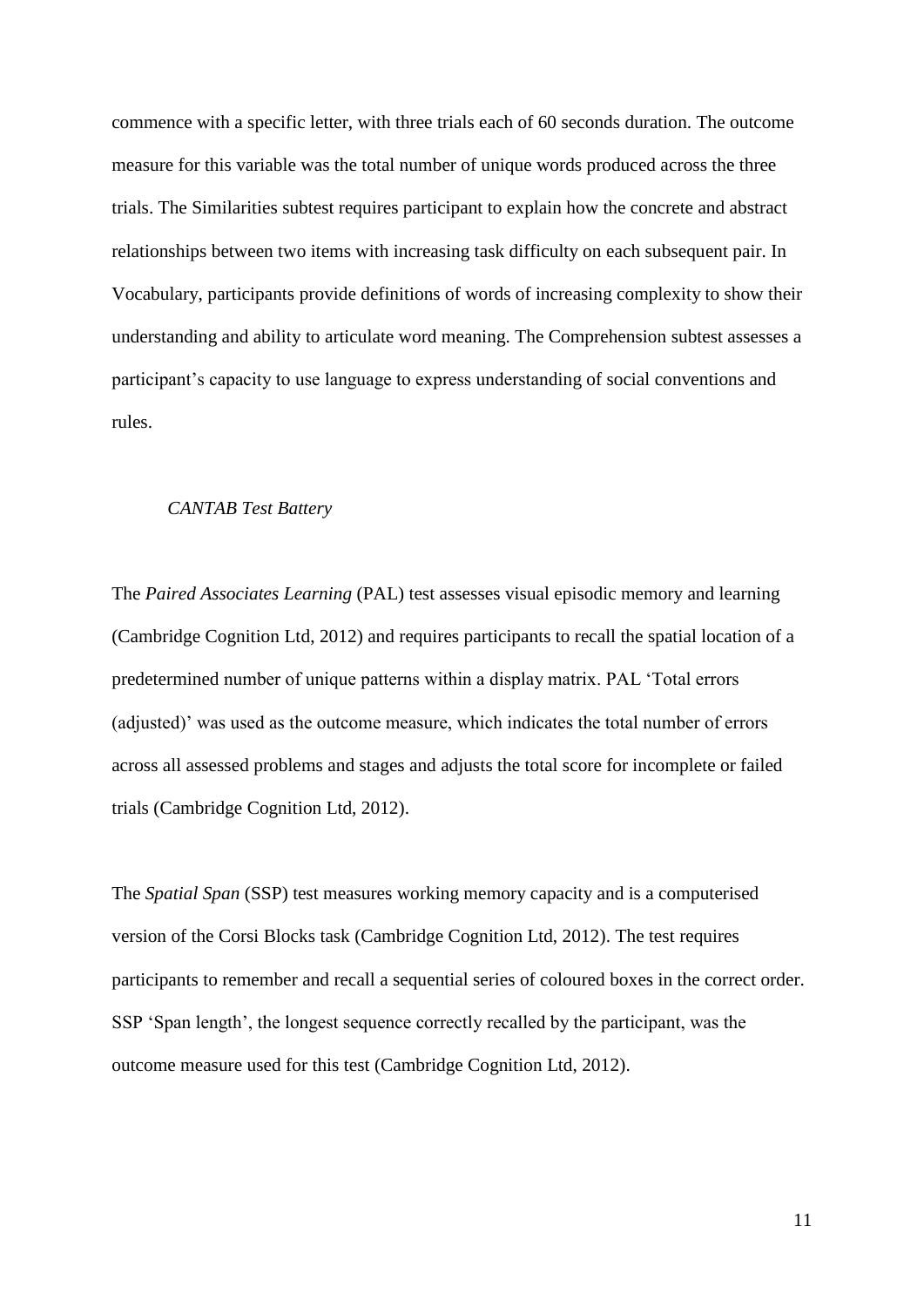The *Spatial Working Memory* (SWM) test assesses the ability to retain and manipulate spatial information in working memory (Cambridge Cognition Ltd, 2012). In this task, participants use a process of elimination to find a blue token hidden inside each one of an array of boxes. SWM 'Between errors' reports the number of times a participant reopens a box in which the token has previously been found, indicating a failure to recall (Cambridge Cognition Ltd, 2012), and was the outcome measured used for this analysis.

The *Rapid Visual Processing* (RVP) test assesses visual sustained attention (Cambridge Cognition Ltd, 2012), which is a component of executive function. Participants are required to detect target number sequences amongst a presentation of pseudo-random numbers. The outcome measure used, RVP A' is a measure of signal detection threshold that incorporates the probability of a correct 'hit' and the probability of a false alarm into a ratio score that reflects the accuracy of the participant detecting target sequences (Cambridge Cognition Ltd, 2012).

The *Match to Sample Visual Search* (MTS) test requires participants to rapidly and accurately match patterns across various spatial locations with task performance thought to reflect executive function (Cambridge Cognition Ltd, 2012). Participants are required to find the match of a target pattern from a range of similar options. The outcome measure used in this analysis was MTS 'mean correct reaction time' which reports the time taken to make correct responses.

The *5 Choice Reaction Time* (RTI) test assesses attention, measuring the speed of decision making and response time which are features of executive functioning. Participants touch the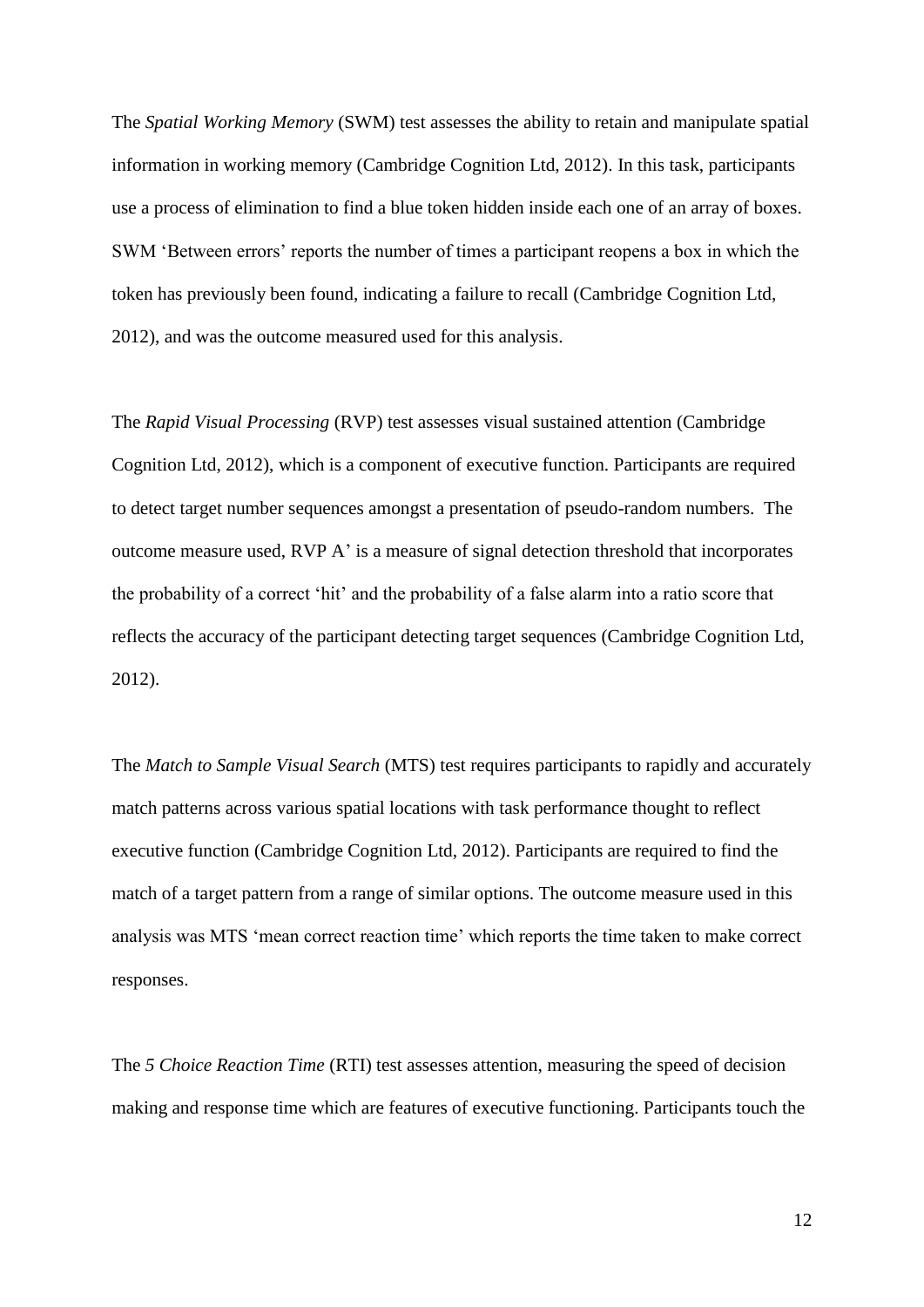screen where a target yellow spot appears in one of five locations. The RTI 'five-choice reaction time' records the time taken to respond to a stimulus.

### *Data Screening*

The data was screened for missing values. Seven participants were excluded from analysis due to a high number of missing values arising from technical difficulties with computerised testing equipment at the time of data collection. Of a total of 9538 data points, a total of 7 missing values were identified across 6 participants. Given the small proportion of missing values (0.07%), the 7 missing values were replaced with the mean score for the six neuropsychological measures they corresponded to (TMT-A, TMT\_B, MTS, DSC, RCFT and Stroop-C).

## *Data Analysis*

Analyses were conducted using SPSS v21. Confirmatory factor analyses were carried out to confirm the underlying constructs of the traditional neuropsychological battery and the CANTAB test battery. Factors were rotated using the direct oblimin method because there were theoretical grounds to expect that the underlying cognitive functions would be correlated and retained based on Eigen values greater than one. Given the large sample size, item factor loadings of ≥.3 could be considered statistically significant (Hair, Anderson, Tatham, & Black, 1998). However, only factor loadings of  $\geq$  4 were considered to have practical interpretability in the present study (Hair et al., 1998).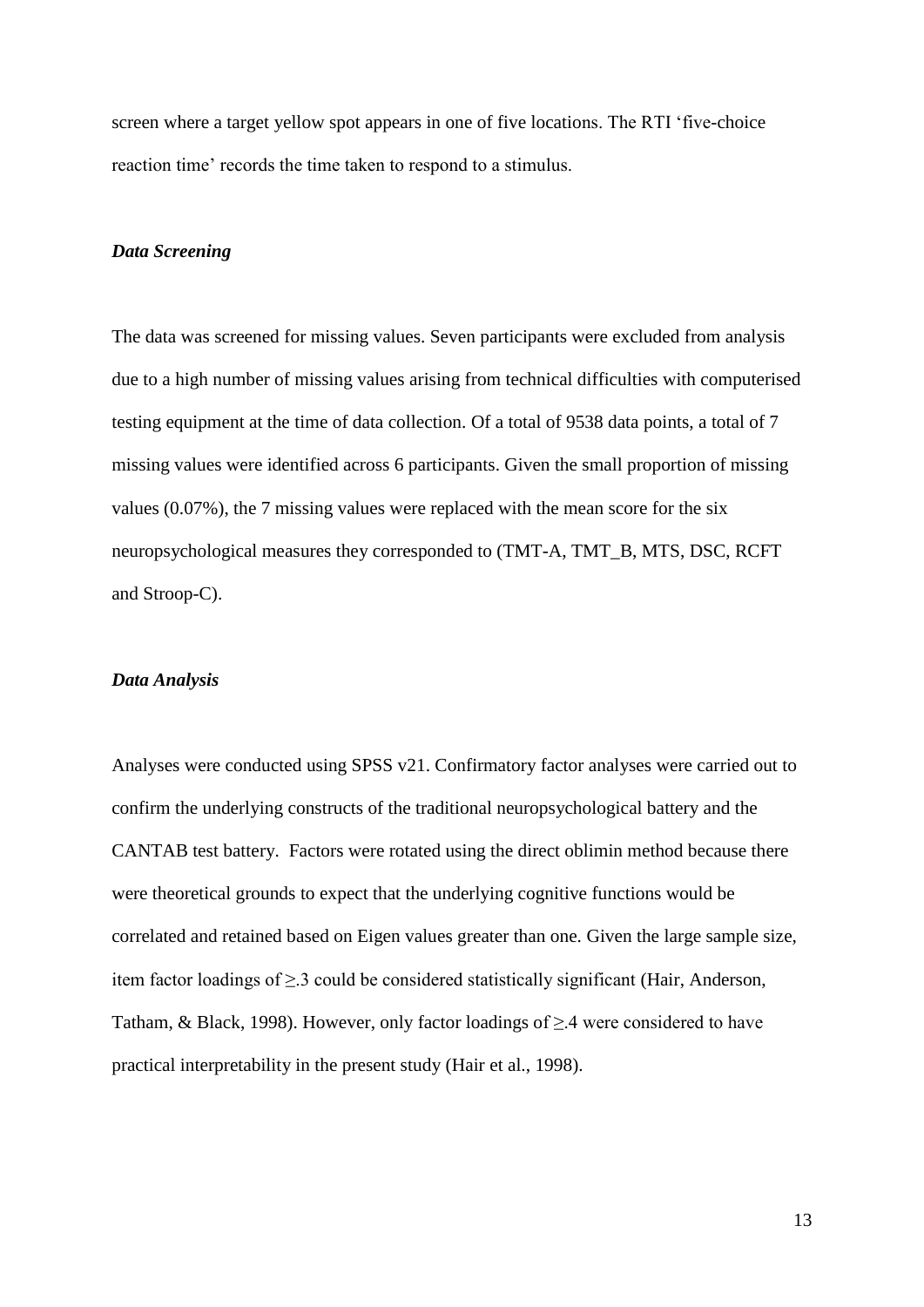### **Results**

## *Sample*

Background and demographic characteristics are presented in Table 2. Participants in the current study were healthy older adults aged 49-79 years, were free from dementia, were of average intelligence and were not clinically anxious or depressed. The majority of the sample were female (70%). A series of independent samples t-tests revealed that male participants were older  $(t_{(456)} = 2.44, p. < 0.05)$ , reported higher levels of depression  $(t_{(456)} = 3.38, p. < 0.01)$ , and had lower performance on the DRS-2 ( $t_{(456)} = -4.44$ ,  $p. < 0.001$ ) compared to females. Correlations were conducted to examine whether any demographic factors related to test performance. Cohen's (1988) cut off values were utilised with only correlations of a moderate ( $\geq$ .5) or large ( $\geq$ .8) magnitude considered meaningful given the large sample size. This revealed a positive, moderate correlation between the WTAR estimate of full scale IQ and Vocabulary score.

## *[INSERT TABLE 2 HERE]*

## *Confirmatory Factor Analysis of traditional neuropsychological tests*

Initially, the factorability of items was examined using a number of recognised criteria. Firstly, it was observed that 12 out of the 13 tests correlated at least .3 with at least one other test. Secondly, the Kaiser-Meyer-Olkin measure of sampling adequacy was .78, above the recommended value of .60 (Hair et al., 1998) and Bartlett's test of sphericity was significant  $(\chi^2_{(78)} = 1599.09, p < .001)$ . The diagonals of the anti-image correlation matrix (measures of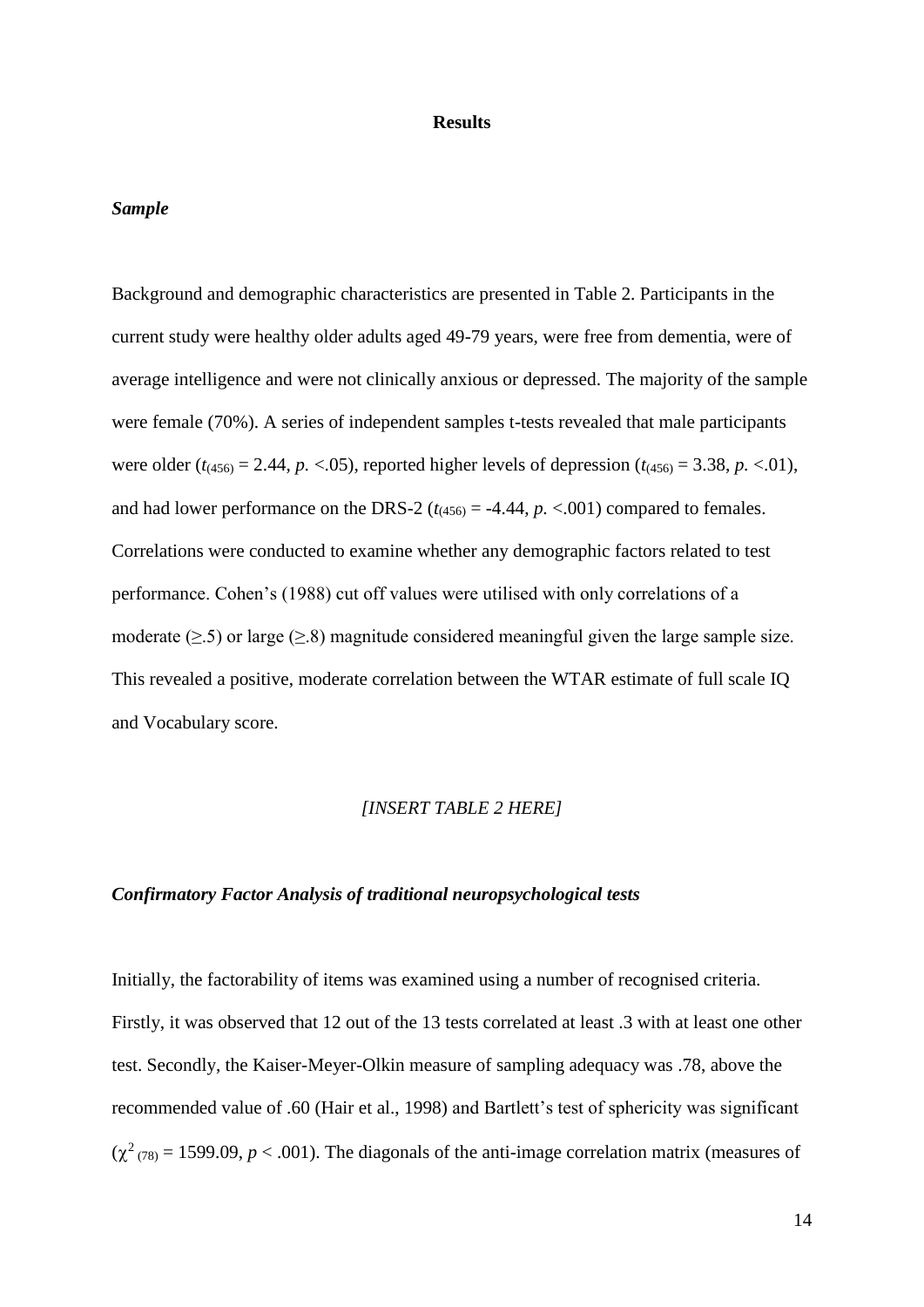sampling adequacy) were all above the .5 recommended minimum (Field, 2009). Based on these indicators, factor analysis was considered to be suitable with all 13 traditional neuropsychological tests.

A confirmatory factor analysis was conducted on the 13 traditional neuropsychological tests to confirm their underlying factor structure. Four factors had eigenvalues greater than Kaiser's criterion of 1 and in combination explained 45.25% of the variance. Eleven of the 13 tests had primary loadings greater than .4. The factor loading matrix after rotation is presented in Table 3. The tests that cluster on the same factor suggest that factor 1 represents Processing Speed and explains 24.59% of variance. Factor 2 was labelled Verbal Ability and explained 9.46% of variance. The third factor represented Episodic Memory and accounted for a further 6.22% of variance. The final factor was labelled Working Memory and explained an additional 4.98% of the variance. The Rey Complex Figure test of visual episodic memory and the Controlled Oral Word Association test did not load on any factor.

## *[INSERT TABLE 3 HERE]*

## *Confirmatory Factor Analysis of CANTAB subtests*

It was observed that 4 out of the 6 tests correlated at least .3 with at least one other test. Kaiser-Meyer-Olkin (.77) and Bartlett's test of sphericity  $(\chi^2_{(15)} = 367.16, p < .001)$  were acceptable, and measures of sampling adequacy were all above the .5 recommended minimum. A confirmatory factor analysis was conducted on the 6 CANTAB tests separately to confirm their underlying factor structure. A three factor structure was specified a priori to reflect the three cognitive domains these tests were purported to measure.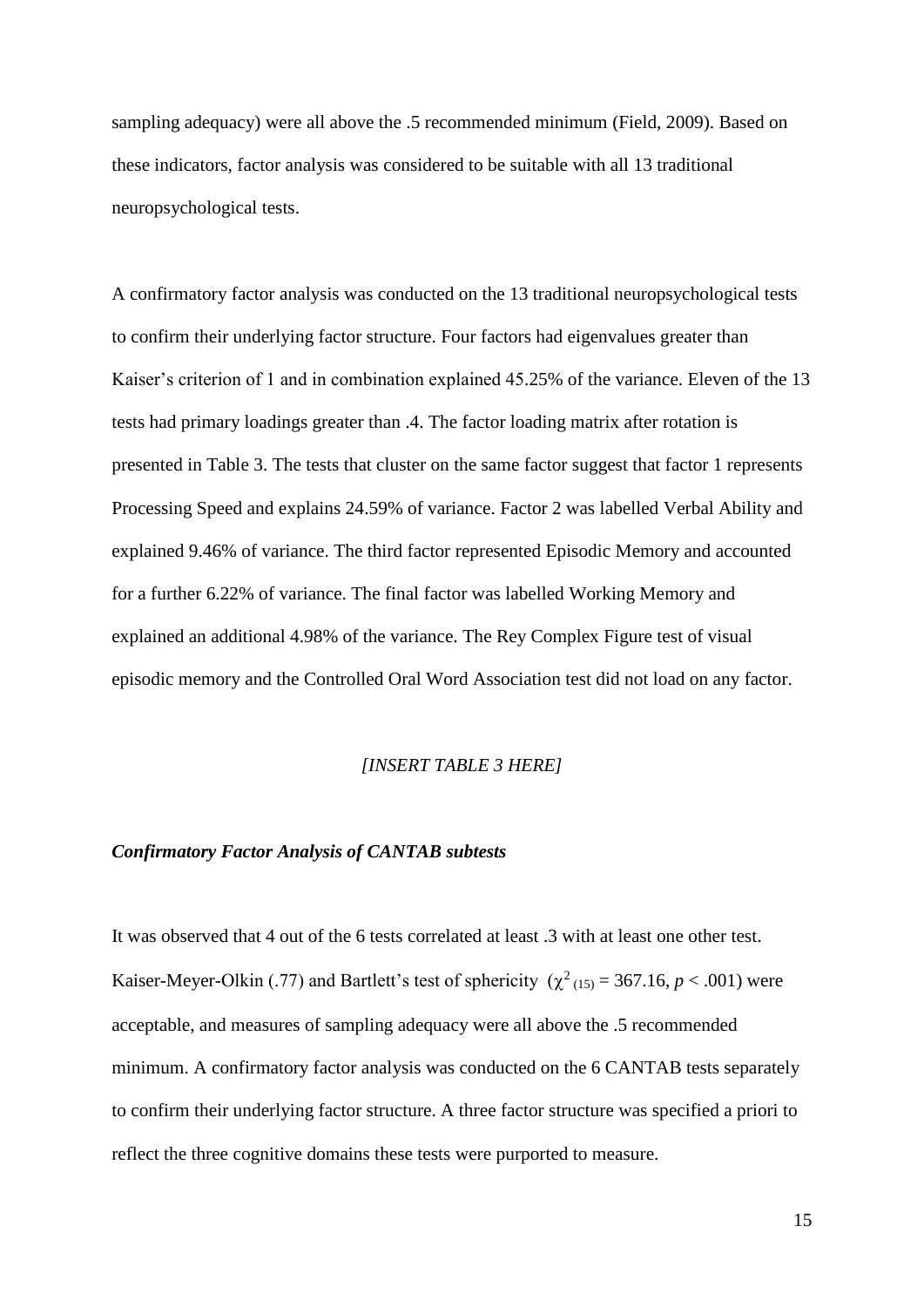The three factor model explained 32.23% of the variance in combination. Four of the 6 tests had primary loadings greater than .4. The factor loading matrix after rotation is presented in Table 1. The tests that cluster on the same factor suggest that factor 1 represents Working Memory and explains 25.98% of variance. Factor 2 was labelled Processing Speed and explained 4.36% of variance. The third component represented Episodic Memory and accounted for a further 1.89% of variance. The Match to Sample test and Rapid Visual Processing test did not load significantly onto any factor. Generally speaking, the expected factor structure was observed with tests loading onto factors reflecting the purported constructs. As expected, the Match to Sample was most associated with the Processing Speed factor though this test did not have a significant loading. The Rapid Visual Processing test was associated with the Episodic Memory factor which was an unexpected finding, but may reflect an underlying memory requirement of the task whereby participants are required to identify and respond to three different three digit sequences interspersed with pseudo-random numbers.

#### *[INSERT TABLE 4 HERE]*

## *Confirmatory Factor Analysis of both traditional and CANTAB tests*

A second confirmatory factor analysis was conducted to incorporate each test from the traditional battery and the CANTAB battery to examine whether the tests from each battery that were purported to measure the same cognitive function corresponded under the same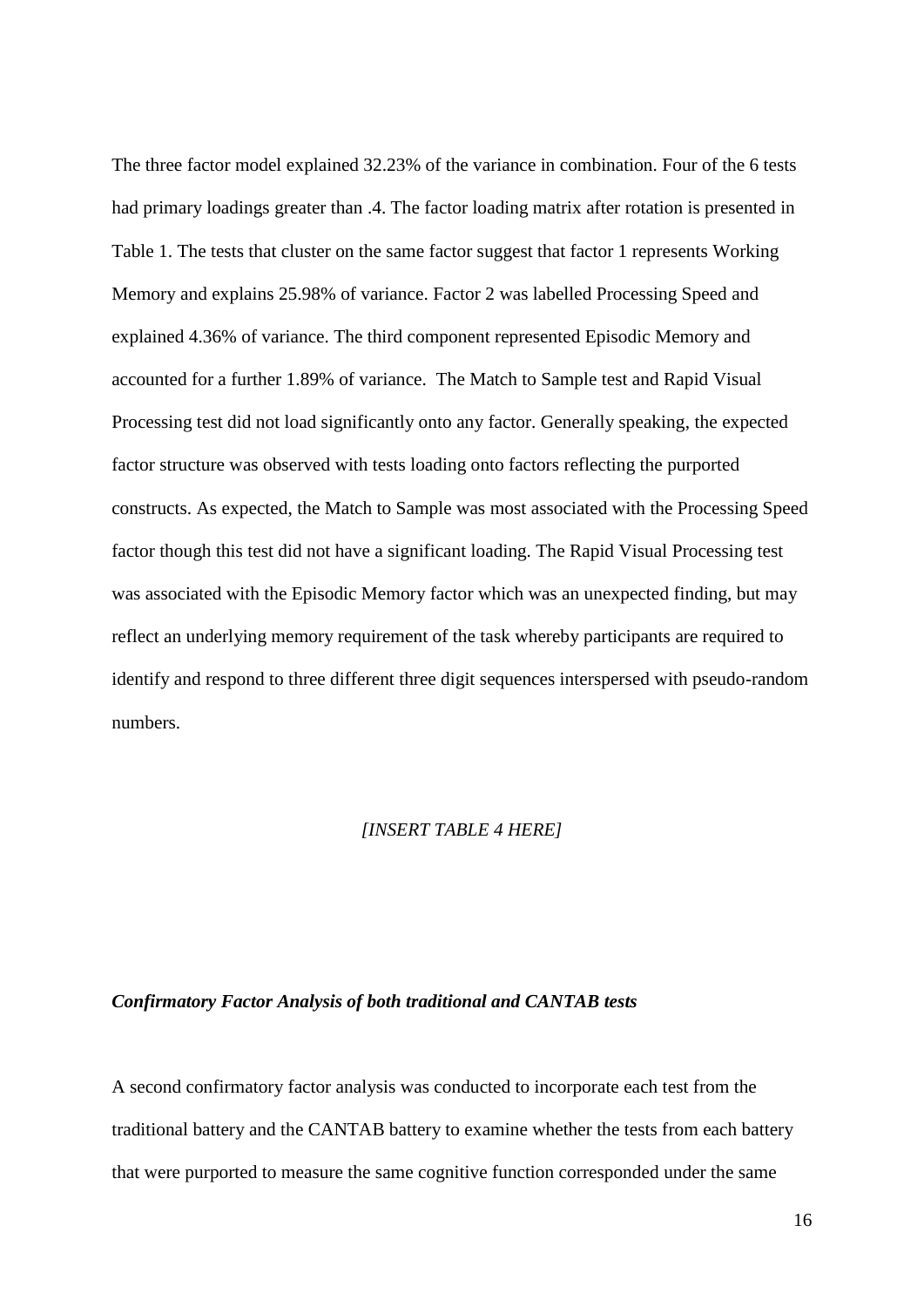factor structure. For consistency with the outcome of the traditional neuropsychological confirmatory factor analysis, a four factor structure was specified a priori.

It was observed that 17 out of the 19 tests correlated at least .3 with at least one other test. Kaiser-Meyer-Olkin (.84) and Barlett's test of sphericity were acceptable ( $\chi^2$ <sub>(171)</sub> = 2421.48, *p* < .001) and measures of sampling adequacy were within the recommended range. Based on these indicators, principal components analysis was considered to be suitable for all 19 tests in the neuropsychological and CANTAB batteries.

The forced four factor model explained 38.62% of the variance in combination. Thirteen of the 19 tests had primary loadings greater than .4. The factor loading matrix after rotation is presented in Table 4. The tests that cluster on the same factor suggest that factor 1 represents Processing Speed and explains 23.04% of variance. Factor 2 was labelled Verbal Ability and explained 7.11% of variance. The third component represented Episodic Memory and accounted for a further 4.78% of variance. The final component was labelled Working Memory and explained 3.69% of the variance. Three CANTAB tests (Match to Sample, Reaction Time and Rapid Visual Processing) loaded onto Factor 1 with statistical significance but not practical significance. However, the Controlled Oral Word Association Test, and the Spatial Working Memory and Spatial Span CANTAB tests did not load significantly onto any factor.

## *[INSERT TABLE 5 HERE]*

## **Discussion**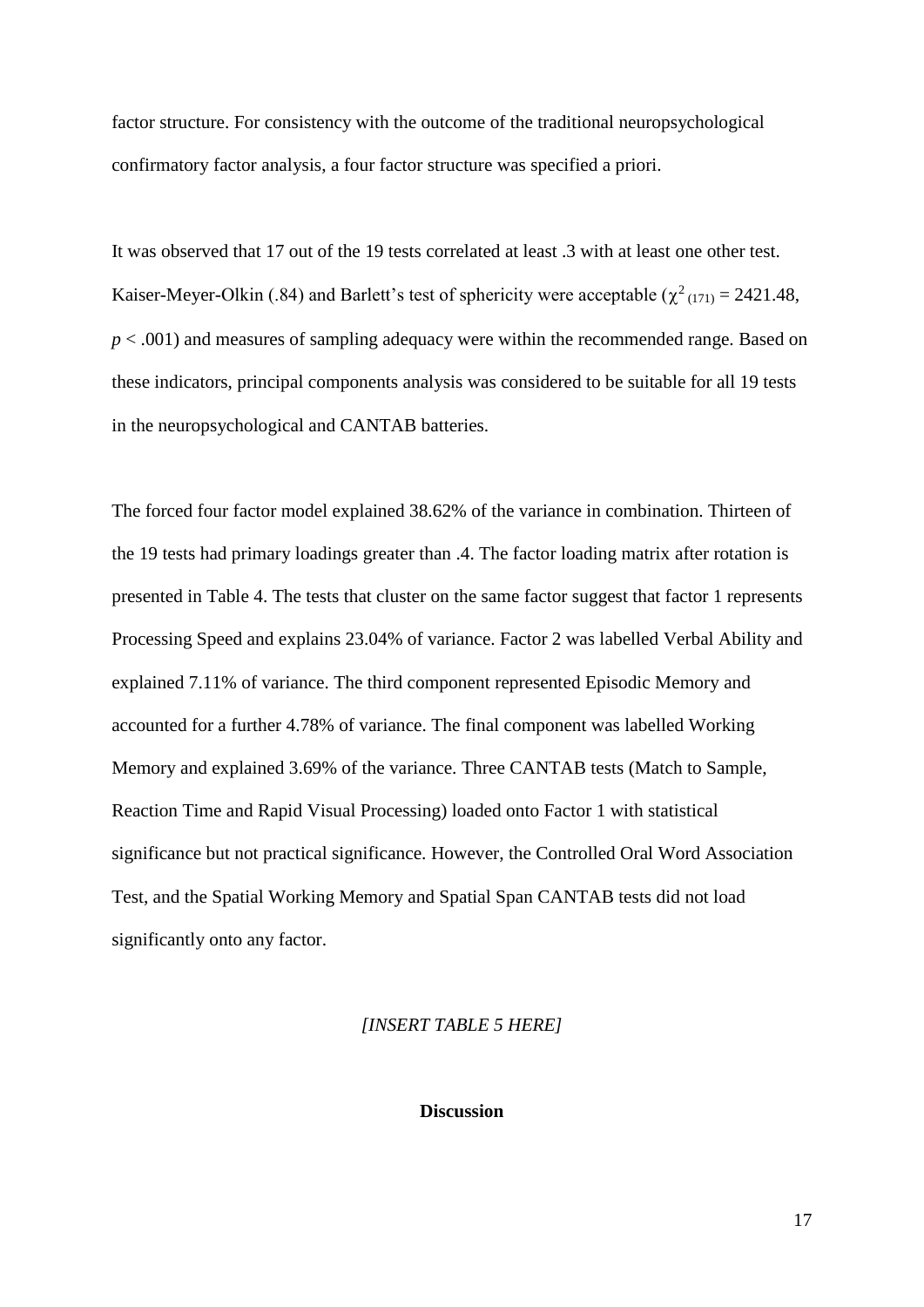This study aimed to explore whether a battery of CANTAB subtests measured the cognitive domains they were purported to measure. The initial factor analysis aimed to confirm the underlying factor structure of a battery of traditional neuropsychological tests with wellestablished validity and reliability. The results largely confirmed the purported underlying factor structure of the selected traditional neuropsychological tests. The four factor structure produced, and the tests which loaded significantly onto each factor, reflect the cognitive domains these tests are theorised to measure. However, two tests (Rey Complex Figure test & Controlled Oral Word Association test) did not load significantly onto any factor. Performance on verbal fluency tests have been shown to involve executive processes, such as the ability to shift mental sets (Abwender, Swan, Bowerman, & Connolly, 2001). Similarly, recall score from the Rey Complex figure test has been shown to relate to planning ability (Bennett-Levy, 1984), which is another higher order function. Specific executive functions cannot be measured discretely by neuropsychological tests. Rather purported tests of executive function tap multiple components of executive function (e.g., planning, decision making, etc.) as well as one or more underlying cognitive processes (e.g. memory, language etc.). That different measures of executive function do not coalesce onto a single factor in a factor analysis may reflect the multifaceted nature of the construct "executive function" rather than a flaw in the tests developed to assess components of executive function.

The second factor analysis examined whether CANTAB tests purporting to measure domains that were similar to those measured by the traditional neuropsychological battery did in fact coalesce onto the same cognitive domains. The results somewhat contradict expectations. The Paired Associates Learning (PAL) test of visual episodic memory was the only test that loaded onto the same factor as the traditional tests purported to also measure of episodic memory. These findings support the specificity of the PAL to effectively distinguish episodic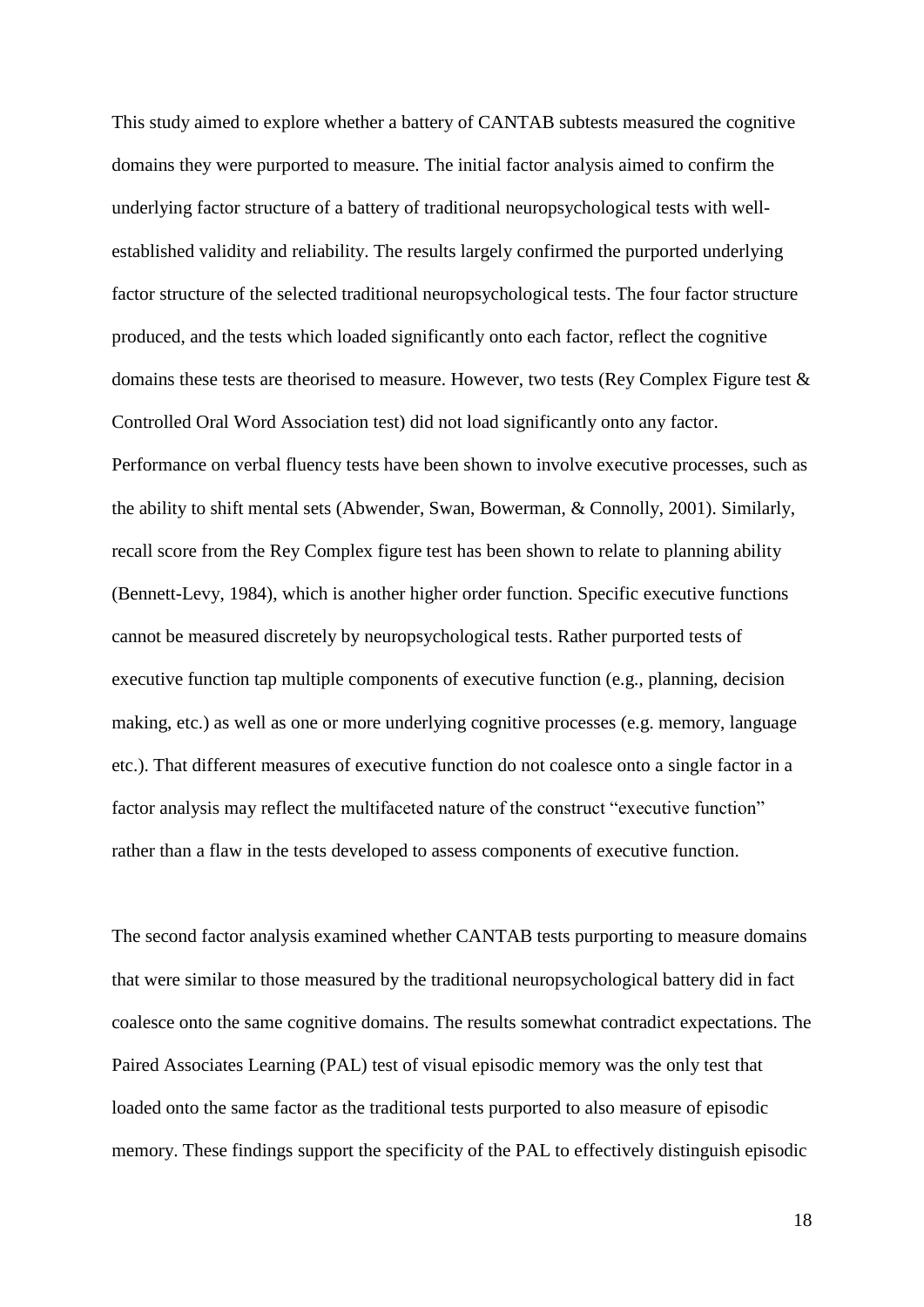memory in healthy older adults. However, the remaining five tests did not load with practical significance onto any factor (Match to Sample, Reaction Time, Rapid Visual Processing, Spatial Working Memory & Spatial Span). There are two key explanations for why tests from the CANTAB battery did not fall under the four factor structure.

First, it is possible that these tests measure modalities of cognitive function that were not measured within the current design and as such, fall outside of the factor structure. For example, while Spatial Working Memory and Spatial Span are tests reported to measure working memory function (Cambridge Cognition Ltd, 2012), these tests did not load onto Factor 4, which appears to represent working memory. This suggests that the traditional neuropsychological tests and the CANTAB tests may be measuring different components of working memory. For instance, both the Digit Span test and the Letter Number Sequencing test are administered verbally, and as such may reflect a specific auditory-verbal working memory domain. The two CANTAB tests on the other hand, may reflect a purely visual working memory domain which may be functionally independent of auditory-verbal working memory.

A second possibility is that some tests have shared variance across a number of cognitive domains and as such measure multidimensional rather than specific cognitive function. Closer inspection of the factor loadings for RVP A', reveals that this test loaded relatively equally across each of the four factors (though the loadings were not significant). This pattern suggests that the task requires multiple cognitive strategies for effective completion and as such probably assesses higher-order functions. The Spatial Span and the Spatial Working Memory tests from the CANTAB battery also display shared variance, loading onto multiple factors (though not significantly). Given these findings, it is also possible that certain subtests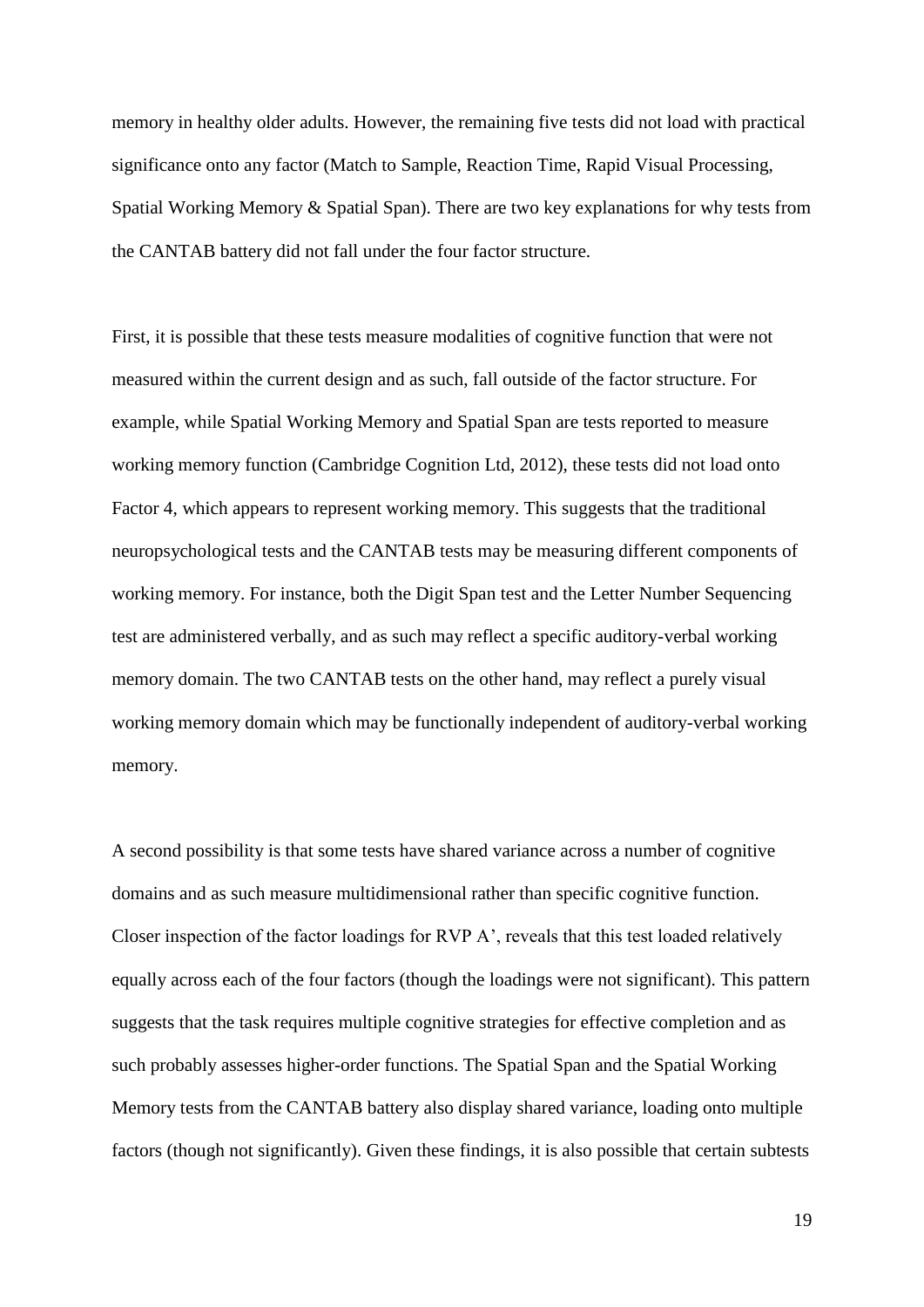of the CANTAB battery are measuring a multidimensional cognitive process (such as executive processing), as opposed to specific cognitive domains.

Validation research examining CANTAB tests against established neuropsychological measures is limited. The present results are consistent with the findings of Smith et al. (2013) who report that CANTAB tests show an inconsistent pattern of association with domainspecific composites derived from a traditional neuropsychological battery. Whilst previous research indicates that the CANTAB is sensitive to age-related decline (Robbins et al., 1998; Robbins, James, Owen, Sahakian, et al., 1994), and to intellectual impairment in younger adults (Edgin et al., 2010), there is little evidence that the CANTAB is sensitive to interindividual differences in healthy, well-educated, adults. Longitudinal studies indicate a curvilinear slope of age-related cognitive decline, suggesting more rapid decline of functions including episodic memory, processing speed and visuo-spatial skills after the age of approximately 70 years (Hedden & Gabrieli, 2004). Consequently, as the mean age of the sample in the current study is 60.28 years, it is possible that there was insufficient performance variation to discriminate between functions. A second analysis examining those participants aged 70 years of age or older was not attempted due to insufficient sample size (n  $= 50$ ).

When considering the ability of CANTAB tests to measure the cognitive domains they are purported to measure, it is important to recognise that these tests were developed to differentiate healthy aging adults from dementing populations. Prior research confirms that CANTAB tests effectively discriminate between normal functioning individuals and various clinical populations including mild cognitive impairment (Saunders & Summers, 2010), Alzheimer's disease (Saunders & Summers, 2010), epilepsy (Torgersen et al., 2012), ADHD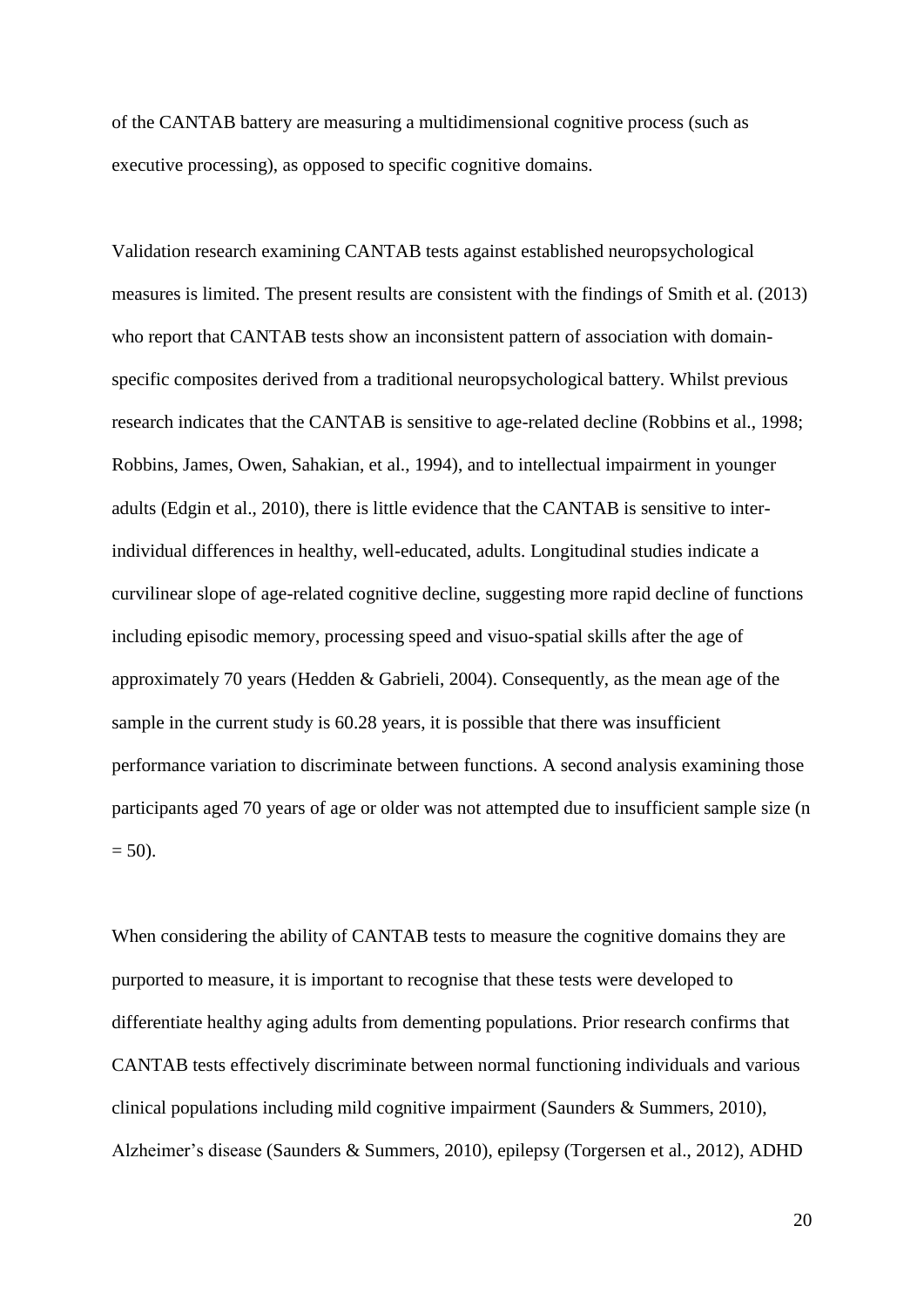(Gau & Shang, 2010), Down syndrome (Edgin et al., 2010), and various central nervous system diseases (Roque et al., 2011) and on the basis of clinical cut-off scores in those with epilepsy (Torgersen et al., 2012). However, as CANTAB tests were not specifically designed with the purpose of measuring discrete cognitive functions, it is not surprising that not all of the tests included in the current battery coalesce with the cognitive domains from a traditional battery.

The CANTAB tests examined in the present study were restricted to three cognitive domains. Future research should examine the all 25 subtests included in the comprehensive CANTAB battery, which are purported to assess six cognitive domains. While the present study examined CANTAB test performance against traditional neuropsychological test performance in older adults, it is important to note that this sample was well educated with an average of 14 years of education. Future studies may benefit from examining these associations in an older sample with fewer years of formal education. Furthermore, a broader range of traditional neuropsychological tests could also be considered.

CANTAB tests are designed to distinguish individuals with cognitive deficits from those with normal cognitive function and specify which area(s) of cognition these deficits occur. The findings from the present study confirm that while the Paired Associates Learning test appears to measure the cognitive domain it is purported to measure (episodic memory), the remaining CANTAB subtests are not specific enough to discern one cognitive function from another. It is important to emphasise that the present research suggests that CANTAB software may not be sensitive enough to discern distinct cognitive functions in *healthy* older adults. This finding does not discredit the clinical utility of CANTAB software. The program was designed for use in clinical populations, specifically dementia disorders in the older age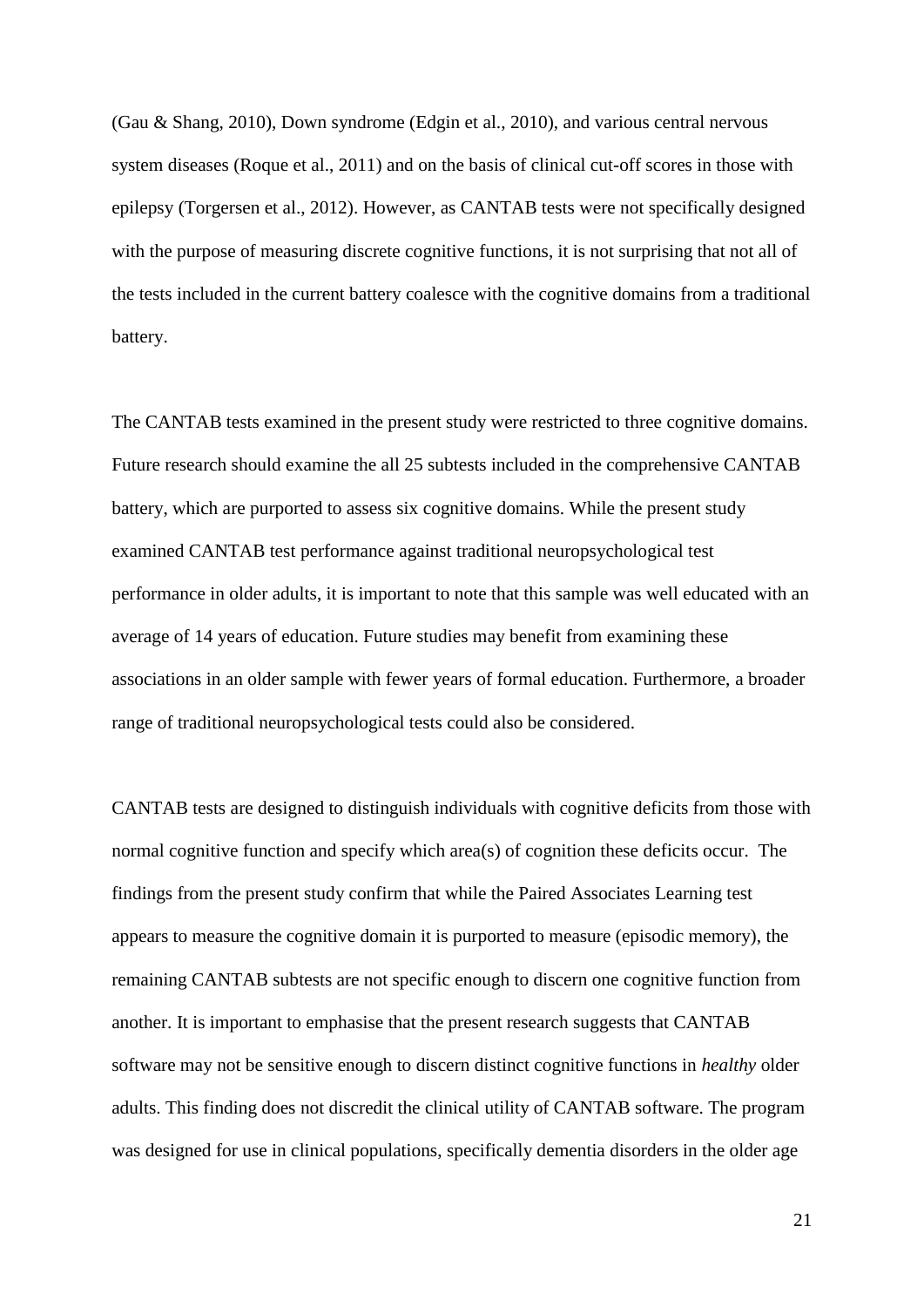group, and as discussed there are many studies which support the ability of CANTAB to discriminate between healthy and clinical populations. Future research is required incorporating a more comprehensive range of CANTAB tests to include all cognitive functions the battery is designed to assess as well as including a sample of adults from a broader range of levels of function.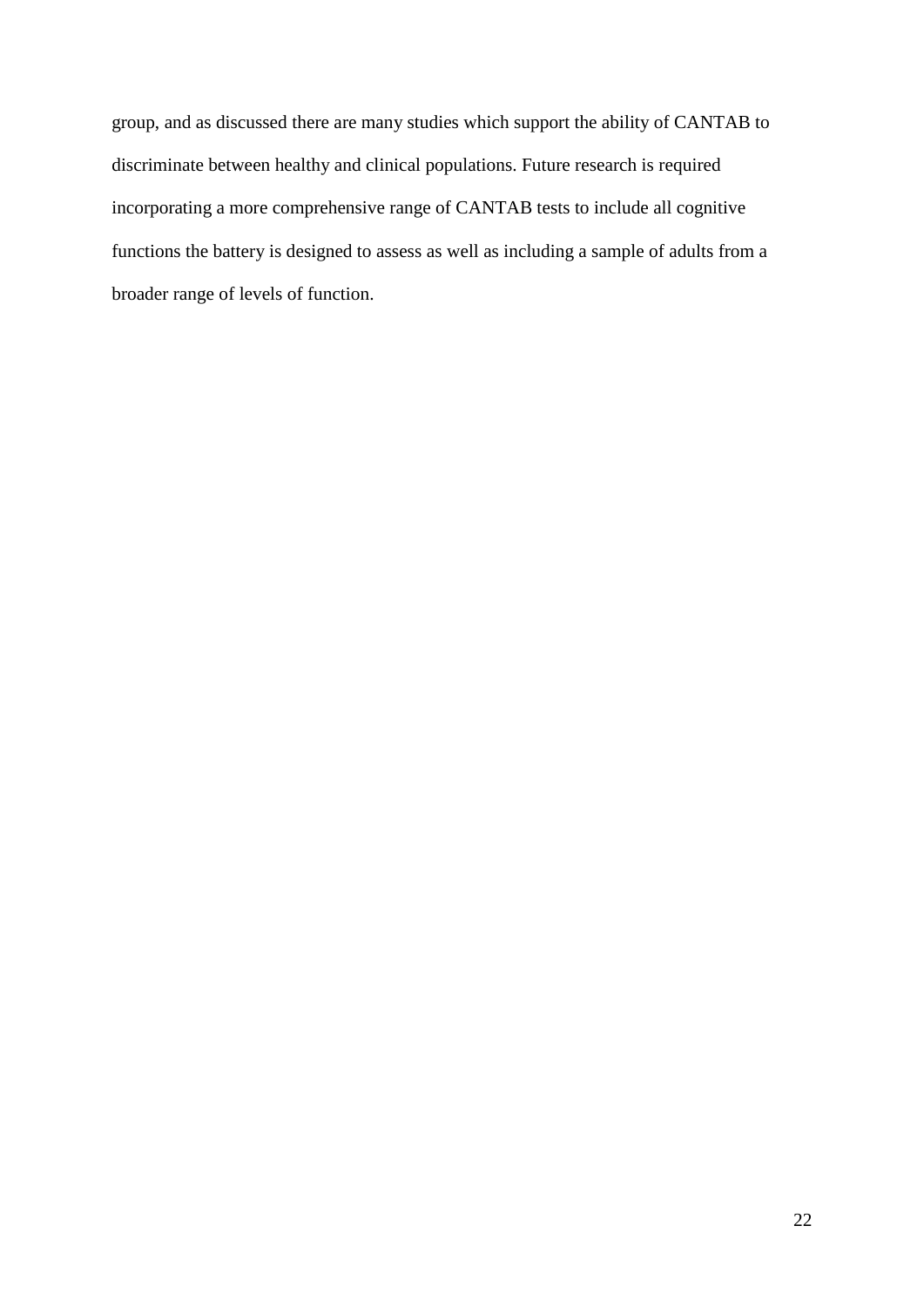## **Acknowledgements**

The researchers thank the participants for supporting the research. Ms Lenehan received a University of Tasmania Postgraduate Research scholarship as well as a supplemental scholarship from the Wicking Dementia Research and Education Centre. This project is funded by a National Health and Medical Research Council (NHRMC) Project grant (1003645), as well as the JO and JR Wicking Trust (ANZ Trustees).

## **Disclosure of conflicts of interest**

Dr M Summers reports personal fees from Eli Lily (Australia) Pty Ltd and grants from Novbotech Pty Ltd, outside the submitted work. All other authors report nothing to disclose.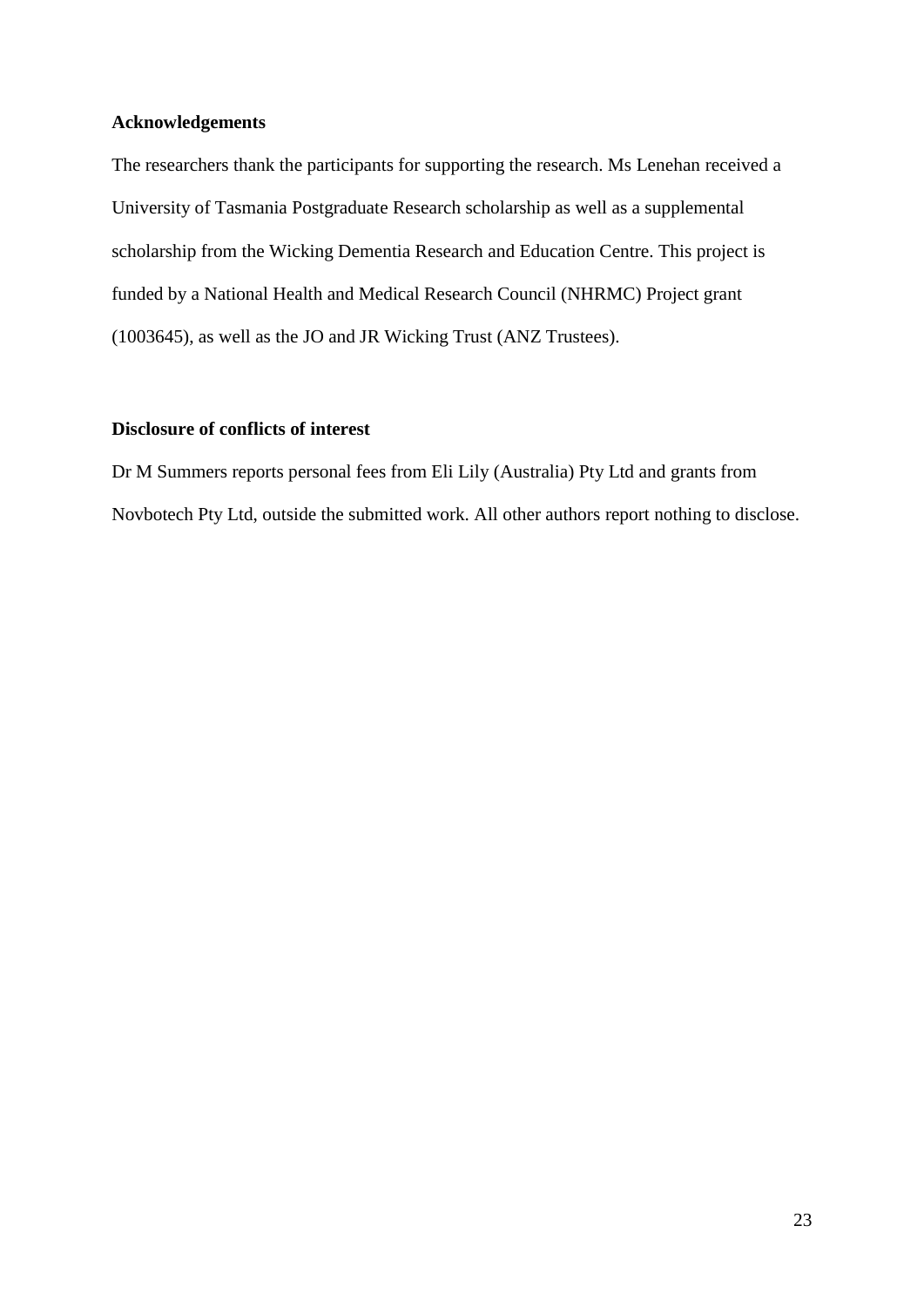#### **References**

- Abwender, D. A., Swan, J. G., Bowerman, J. T., & Connolly, S. W. (2001). Qualitative analysis of verbal fluency output: Review and comparison of several scoring methods. *Assessment, 8*(3), 323-338. doi: 10.1177/107319110100800308
- Bennett-Levy, J. (1984). Determinants of performance on the Rey-Osterrieth Complex Figure Test: An analysis, and a new technique for single-case assessment. *British Journal of Clinical Psychology, 23*, 109-119.

Cambridge Cognition Limited. (2015). Company, from http:///www.cambridgecognition.com/company

- Cambridge Cognition Ltd. (2012). *CANTABeclipse Test Administration Guide*. Cambridge: Cambridge Cognition Limited.
- De Luca, C. R., Wood, S. J., Anderson, V., & Buchanan, J.-A. (2003). Normative data from the CANTAB. I: Development of executive function over the lifespan. *Journal of Clinical and Experimental Neuropsychology, 25*(2), 242-254. doi: 10.1076/jcen.25.2.242.13639
- Edgin, J. O., Mason, G. M., Allman, M. J., Capone, G. T., DeLeon, I., Maslan, C., . . . Nadel, L. (2010). Development and validation of the Arizona Cognitive Test Battery for Down syndrome. *Journal of Neurodevelopmental Disorders, 2*(3), 149-164.
- Field, A. P. (2009). *Discovering statistics using SPSS: And sex and drugs and rock 'n' roll*. London: SAGE.
- Foltynie, T., Brayne, C. E. G., Robbins, T. W., & Barker, R. A. (2004). The cognitive ability of an incident cohort of Parkinson's patients in the UK. The CamPaIGN study. *Brain : A Journal of Neurology, 127*(Pt 3), 550-560. doi: 10.1093/brain/awh067
- Gau, S. S.-F., & Shang, C.-Y. (2010). Executive functions as endophenotypes in ADHD: Evidence from the Cambridge Neuropsychological Test Battery (CANTAB). *Journal of Child Psychology and Psychiatry, 51*(7), 838-849. doi: 10.1111/j.1469- 7610.2010.02215.x
- Hair, J. F., Anderson, R. E., Tatham, R. L., & Black, W. C. (1998). *Multivariate data analysis* (Vol. 5th). New Jersey: Pentrice-Hall.
- Hedden, T., & Gabrieli, J. D. (2004). Insights into the ageing mind: a view from cognitive neuroscience. *Nature Reviews Neuroscience, 5*(2), 87-96. doi: 10.1038/nrn1323
- Jurica, P. J., Leitten, C. L., & Mattis, S. (2001). *Dementia Rating Scale-2 (DRS-2): Professional Manual*. Florida: Psychological Assessment Resources Inc.
- Klekociuk, S. Z., Summers, J. J., Vickers, J. C., & Summers, M. J. (2014). Reducing false positive diagnoses in mild cognitive impairment: The importance of comprehensive neuropsychological assessment. *European Journal of Neurology, early view*. doi: 10.1111/ene.12488
- Lawrence, A. D., Hodges, J. R., Rosser, A. E., Kershaw, A., ffrench-Constant, C., Rubinsztein, D. C., . . . Sahakian, B. J. (1998). Evidence for specific cognitive deficits in preclinical Huntington's disease. *Brain, 121 ( Pt 7)*(7), 1329-1341. doi: 10.1093/brain/121.7.1329
- Levaux, M. N., Potvin, S., Sepehry, A. A., Sablier, J., Mendrek, A., & Stip, E. (2007). Computerized assessment of cognition in schizophrenia: Promises and pitfalls of CANTAB. *European Psychiatry, 22*(2), 104-115. doi: 10.1016/j.eurpsy.2006.11.004
- Lezak, M. D., Howieson, D. B., Bigler, E. D., & Tranel, D. (2012). *Neuropsychological assessment* (5th ed.). Oxford: Oxford University Press.
- Owen, A. M., Roberts, A. C., Polkey, C. E., Sahakian, B. J., & Robbins, T. W. (1991). Extradimensional versus intra-dimensional set shifting performance following frontal lobe excisions, temporal lobe excisions or amygdalo-hippocampectomy in man.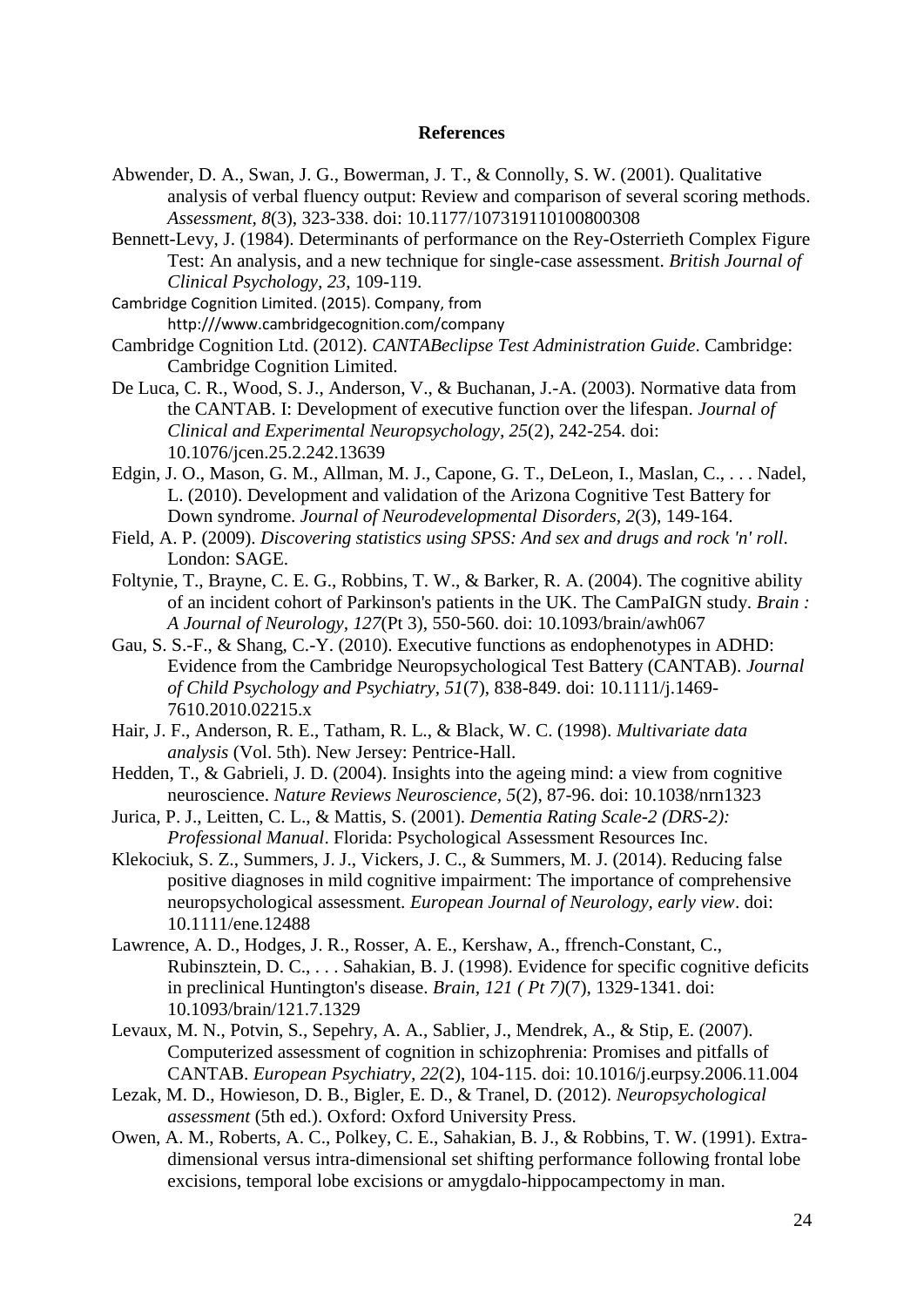*Neuropsychologia, 29*(10), 993-1006. doi: http://dx.doi.org/10.1016/0028- 3932(91)90063-E

- Robbins, T. W., James, M., Owen, A. M., Lange, K. W., Lees, A. J., Leigh, P. N., . . . Summers, B. A. (1994). Cognitive deficits in progressive supranuclear palsy, parkinsons-disease, and multiple system atrophy in tests sensitive to frontal-lobe dysfunction. *Journal of Neurology Neurosurgery and Psychiatry, 57*(1), 79-88.
- Robbins, T. W., James, M., Owen, A. M., Sahakian, B. J., Lawrence, A. D., McInnes, L., & Rabbitt, P. M. A. (1998). A study of performance on tests from the CANTAB battery sensitive to frontal lobe dysfunction in a large sample of normal volunteers: Implications for theories of executive functioning and cognitive aging. *Journal of the International Neuropsychological Society, 4*(5), 474-490. doi: 10.1017/s1355617798455073
- Robbins, T. W., James, M., Owen, A. M., Sahakian, B. J., McInnes, L., & Rabbitt, P. (1994). Cambridge Neuropsychological Test Automated Battery (CANTAB) - A Factoranalystic study of a large sample of normal elderly volunteers. *Dementia, 5*(5), 266- 281.
- Roque, D. T., Teixeira, R. A. A., Zachi, E. C., & Ventura, D. F. (2011). The use of the Cambridge Neuropsychological Test Automated Battery (CANTAB) in neuropsychological assessment: Application in Brazilian research with control children and adults with neurological disorders. *Psychology & Neuroscience, 4*(2+(Special+Issue)), 255-265.
- Sahakian, B. J., & Owen, A. M. (1992). Computerized assessment in neuropsychiatry using CANTAB: Discussion paper. *Journal of the Royal Society of Medicine, 85*(7), 399- 402.
- Saunders, N. L. J., & Summers, M. J. (2010). Attention and working memory deficits in mild cognitive impairment. *Journal of Clinical and Experimental Neuropsychology, 32*(4), 350-357. doi: 10.1080/13803390903042379
- Schatz, P., & Browndyke, J. (2002). Applications of computer-based neuropsychological assessment. *Journal of Head Trauma Rehabilitation, 17*(5), 395-410.
- Smith, P. J., Need, A. C., Cirulli, E. T., Chiba-Falek, O., & Attix, D. K. (2013). A comparison of the Cambridge Automated Neuropsychological Test Battery (CANTAB) with "traditional" neuropsychological testing instruments. *Journal of Clinical and Experimental Neuropsychology, 35*(3), 319-328. doi: 10.1080/13803395.2013.771618
- Snaith, R. P. (2003). The Hospital Anxiety And Depression Scale. *Health and quality of life outcomes, 1*(1), 29-29. doi: 10.1186/1477-7525-1-29
- Strauss, E., Sherman, E. M. S., & Spreen, O. (2006). *A compendium of neuropsychological tests: Administration, norms, and commentary* (3rd ed.). New York: Oxford University Press.
- Summers, M. J., Saunders, N. L., Valenzuela, M. J., Summers, J. J., Ritchie, K., Robinson, A., & Vickers, J. C. (2013). The Tasmanian Healthy Brain Project (THBP): A prospective longitudinal examination of the effect of university level education in older adults in preventing age-related cognitive decline and reducing the risk of dementia. *International Psychogeriatrics, 25*(7), 1145-1155. doi: 10.1017/S1041610213000380
- Torgersen, J., Johan, T., Hans, F., Bernt, A. E., & Arne, G. (2012). Clinical Validation of Cambridge Neuropsychological Test Automated Battery in a Norwegian Epilepsy Population. *Journal of Behavioral and Brain Science, 2*(1), 108-116.
- Wechsler, D. (1997). *Wechsler Memory Scale - third edition (WMS-III): Administration and scoring manual*: The Psychological Corporation.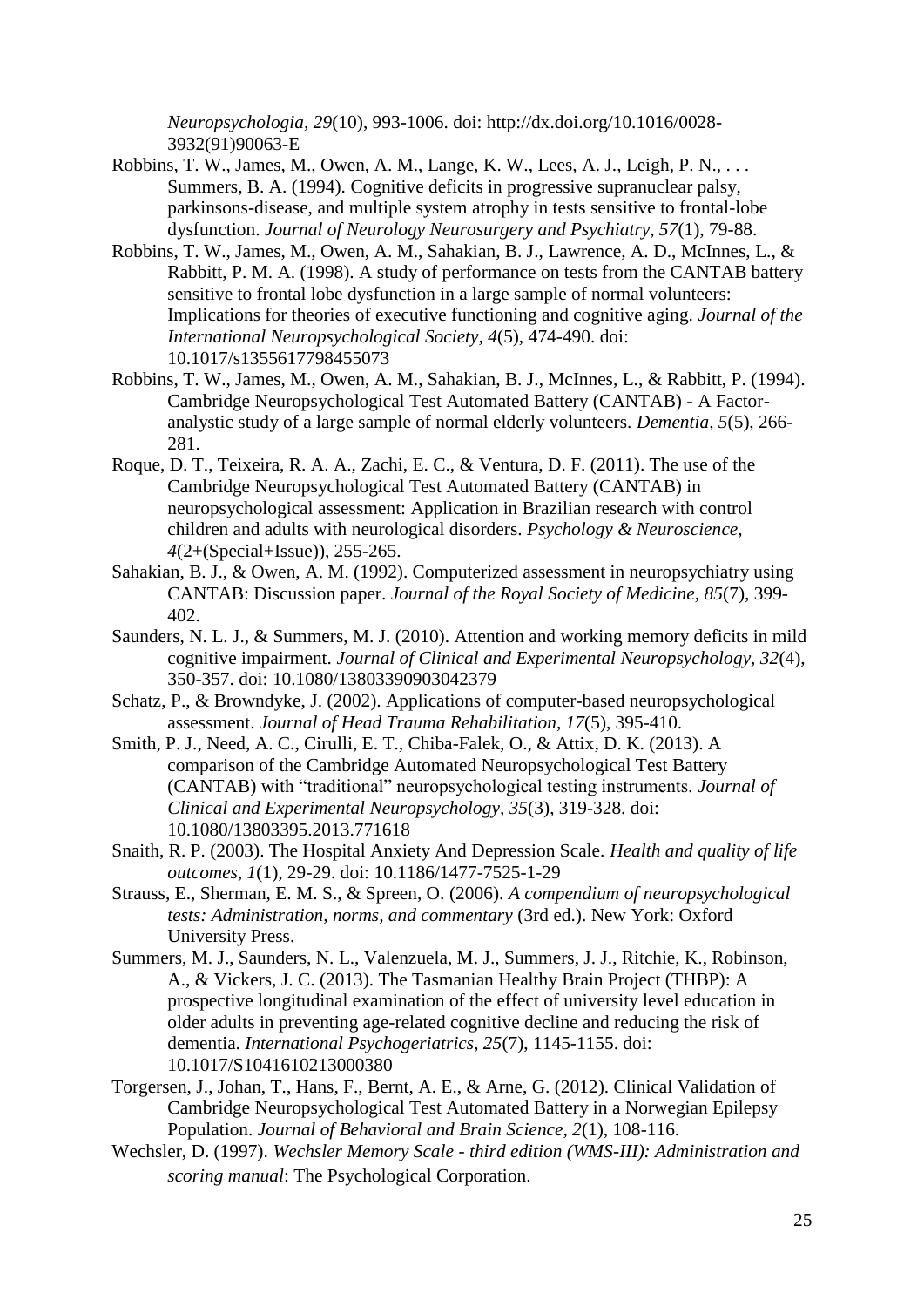## Table 1.

Test batteries and theoretical cognitive domains

| <b>Test</b>                                  | Abbrev.      | Cognitive domain                                  |
|----------------------------------------------|--------------|---------------------------------------------------|
| Traditional battery                          |              |                                                   |
| <b>Rey Auditory Verbal Learning Test</b>     | <b>RAVLT</b> | Episodic memory                                   |
| Logical Memory II                            | LMII         | Episodic memory                                   |
| Rey Complex Figure Test                      | <b>RCFT</b>  | Episodic memory                                   |
| Digit Span                                   | <b>DSP</b>   | Working memory                                    |
| Letter-Number Sequencing                     | <b>LNS</b>   | Working memory                                    |
| Digit Symbol Coding                          | <b>DSC</b>   | Processing speed                                  |
| <b>Trail Making Test Part A</b>              | TMT-A        | Processing speed                                  |
| <b>Trail Making Test Part B</b>              | TMT-B        | Processing speed                                  |
| Stroop Colour-Word Test                      | Stroop-C     | Processing speed                                  |
| <b>Controlled Oral Word Association Test</b> | <b>COWAT</b> | Verbal ability                                    |
| Similarities                                 | <b>SIM</b>   | Verbal ability                                    |
| Vocabulary                                   | <b>VOCAB</b> | Verbal ability                                    |
| Comprehension                                | <b>COM</b>   | Verbal ability                                    |
|                                              |              |                                                   |
| <b>CANTAB</b> battery                        |              |                                                   |
| Paired Associates Learning                   | PAL          | Episodic memory/learning                          |
| <b>Spatial Span</b>                          | <b>SSP</b>   | Working memory                                    |
| <b>Spatial Working Memory</b>                | <b>SWM</b>   | Working memory and strategy use                   |
| <b>Rapid Visual Processing</b>               | <b>RVP</b>   | Visual sustained attention (speed of<br>response) |
| Match to Sample Visual Search test           | <b>MTS</b>   | Reaction time (Processing speed)                  |
| Reaction Time - 5 Choice                     | <b>RTI</b>   | Speed of response (Processing<br>speed)           |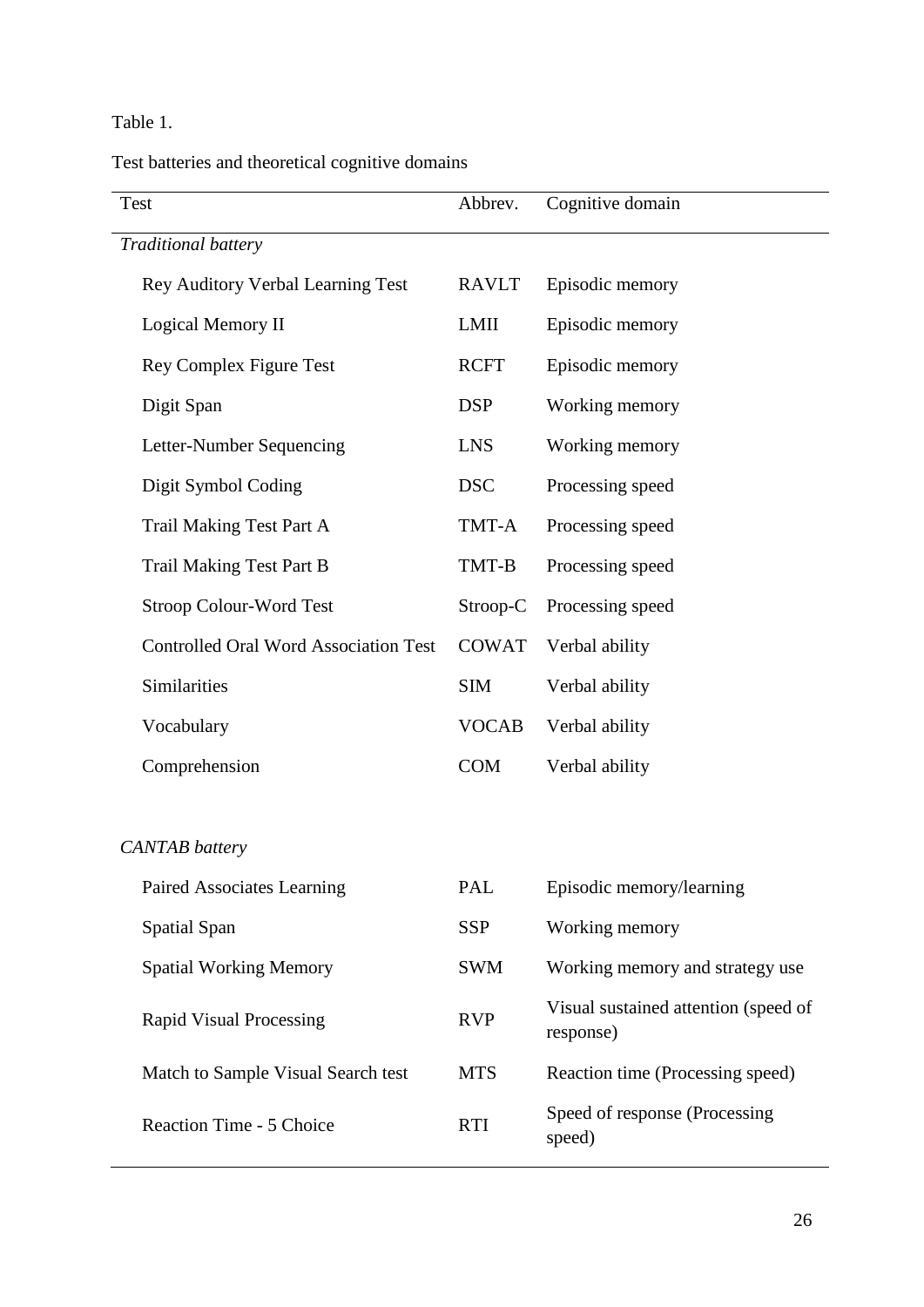Table 2. Background sample characteristics and neuropsychological test performance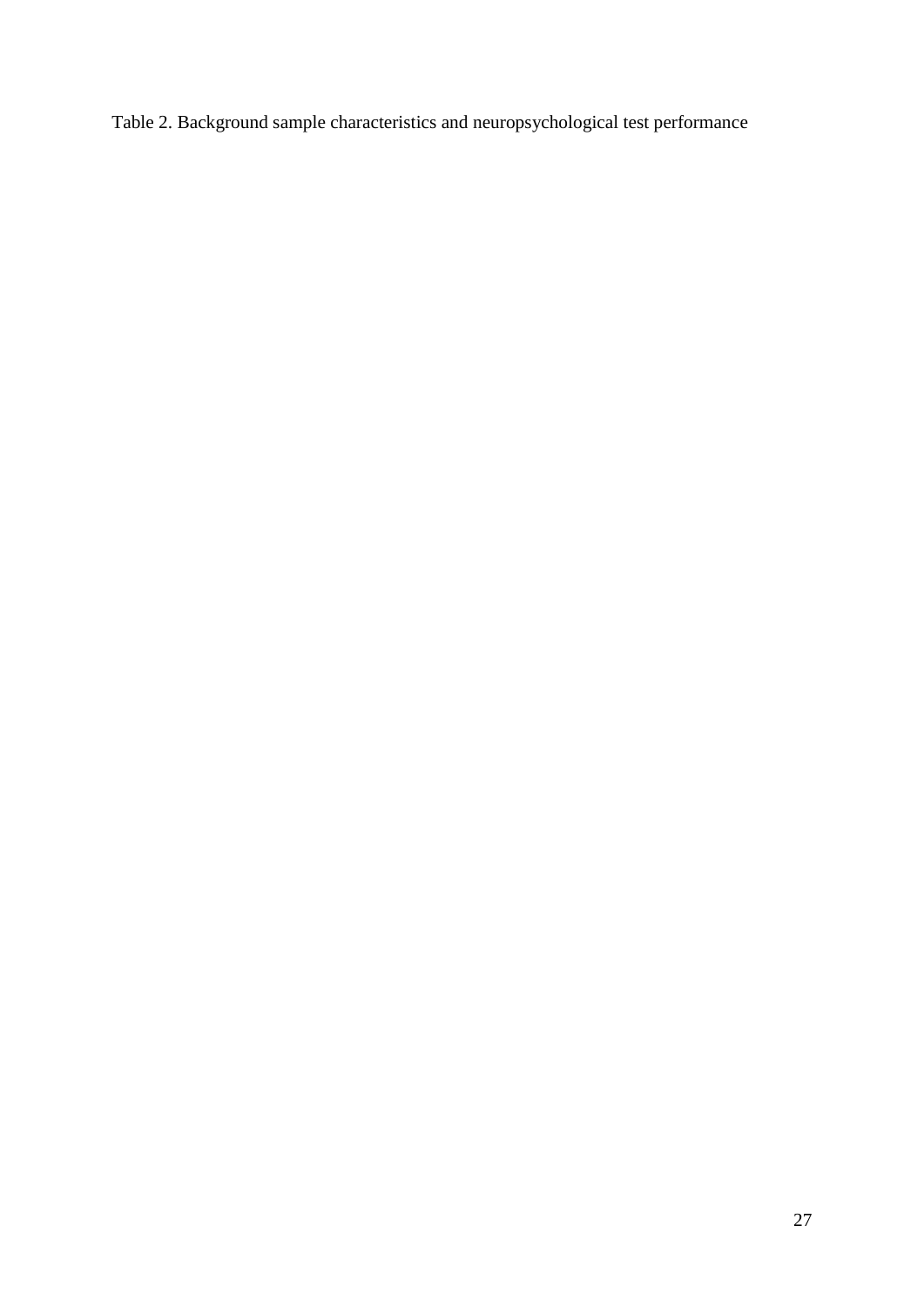|                                                         |                  | Sample  |                          |                        |
|---------------------------------------------------------|------------------|---------|--------------------------|------------------------|
|                                                         | Whole sample     | by      |                          |                        |
|                                                         |                  | gender  |                          |                        |
| Variable                                                | Mean $(SD)$      | Male    | Female                   | $p.$ ( <i>t</i> -test) |
| <b>Background characteristics</b>                       |                  |         |                          |                        |
| Age (years)                                             | 60.28(6.75)      | 61.35   | 59.85                    | .150                   |
| Gender Female (%)                                       | 354 (70.5%)      |         | $\overline{\phantom{0}}$ |                        |
| WTAR (est. FSIQ)                                        | 112.58 (5.08)    | 111.81  | 112.53                   | .157                   |
| <b>DRS-2 AEMSS</b>                                      | 12.17(1.94)      | 11.36   | 12.21                    | $< .001$ **            |
| Education (years)                                       | 13.91(2.71)      | 14.03   | 13.81                    | .357                   |
| <b>HADS</b> - Anxiety                                   | 4.95(2.61)       | 5.24    | 5.36                     | .654                   |
| <b>HADS</b> - Depression                                | 2.27(2.01)       | 2.97    | 2.27                     | $< .001$ **            |
| Traditional test battery                                |                  |         |                          |                        |
| Similarities (raw)                                      | 26.66(3.49)      | 26.47   | 26.39                    | .808                   |
| Digit Symbol Coding (raw)                               | 71.92 (14.35)    | 67.55   | 72.75                    | $< .001$ **            |
| RAVLT A recall (raw)                                    | 11.28(2.67)      | 10.32   | 11.64                    | $< .001$ **            |
| RCFT recall (raw)                                       | 22.29(6.02)      | 23.26   | 21.45                    | $.001***$              |
| LMII recall (raw)                                       | 30.35(6.21)      | 28.06   | 30.96                    | $< .001$ **            |
| Digit Span total (raw)                                  | 18.65(3.95)      | 18.82   | 18.46                    | .322                   |
| Letter-Number Sequencing total<br>$\text{(\text{raw})}$ | 11.63(2.36)      | 11.53   | 11.59                    | .785                   |
| Vocabulary (raw)                                        | 56.77 (5.90)     | 56.22   | 56.40                    | .752                   |
| Comprehension (raw)                                     | 26.12(3.32)      | 26.90   | 25.66                    | $< .001$ **            |
| COWAT total (raw)                                       | 48.81 (11.69)    | 47.47   | 48.93                    | .175                   |
| Stroop-C time (sec)                                     | 25.72(6.96)      | 27.50   | 25.77                    | $.014*$                |
| Trail Making test Part A time (sec)                     | 27.70 (8.48)     | 29.16   | 27.71                    | .081                   |
| Trail Making test Part B time (sec)                     | 59.28 (19.54)    | 62.61   | 59.17                    | .064                   |
| <b>CANTAB</b> test battery                              |                  |         |                          |                        |
| PAL total errors adjusted (raw)                         | 17.12(16.80)     | 20.95   | 16.32                    | $.004***$              |
| SSP longest recall (raw)                                | 5.75(1.21)       | 5.77    | 5.71                     | .587                   |
| SWM between errors (raw)                                | 25.84 (19.07)    | 24.37   | 27.18                    | .109                   |
| RVP A'                                                  | .91(.05)         | .91     | .91                      | .826                   |
| MTS mean correct RT (msec)                              | 2466.99 (773.14) | 2503.83 | 2476.14                  | .708                   |
| 5-choice RTI reaction time (msec)                       | 350.14 (50.56)   | 342.47  | 354.55                   | $.009***$              |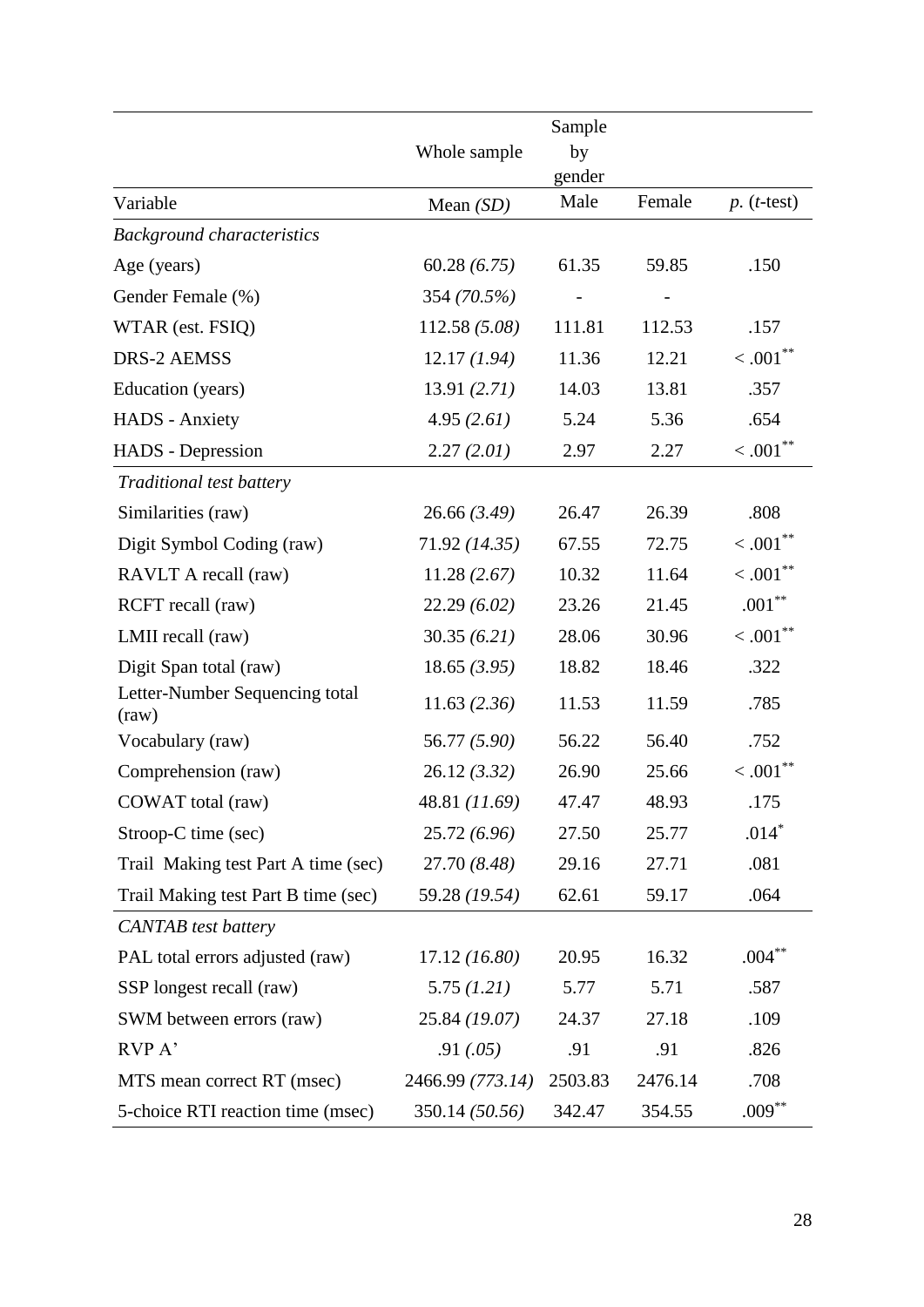Note: WTAR = Wechsler Test of Adult Reading; DRS-2 = Dementia Rating Scale-2; HADS = Hospital Anxiety and Depression Scale; RAVLT = Rey Auditory Verbal Learning Task; RCFT = Rey Complex Figure Test delayed recall; LMII = Logical Memory delayed recall; COWAT = Controlled Oral Word Association Test; Stroop-C = Stroop Interference Trial; TMT-A = Trail Making Test Part A; TMT-B = Trail Making Test Part B; PAL = Paired Associates Learning; SSP = Spatial Span; SWM = Spatial Working Memory; RVP = Rapid Visual Processing; MTS = Match to Sample; RTI = Reaction Time.  $i^* = p. < .05$ ;  $i^* = p. < .01$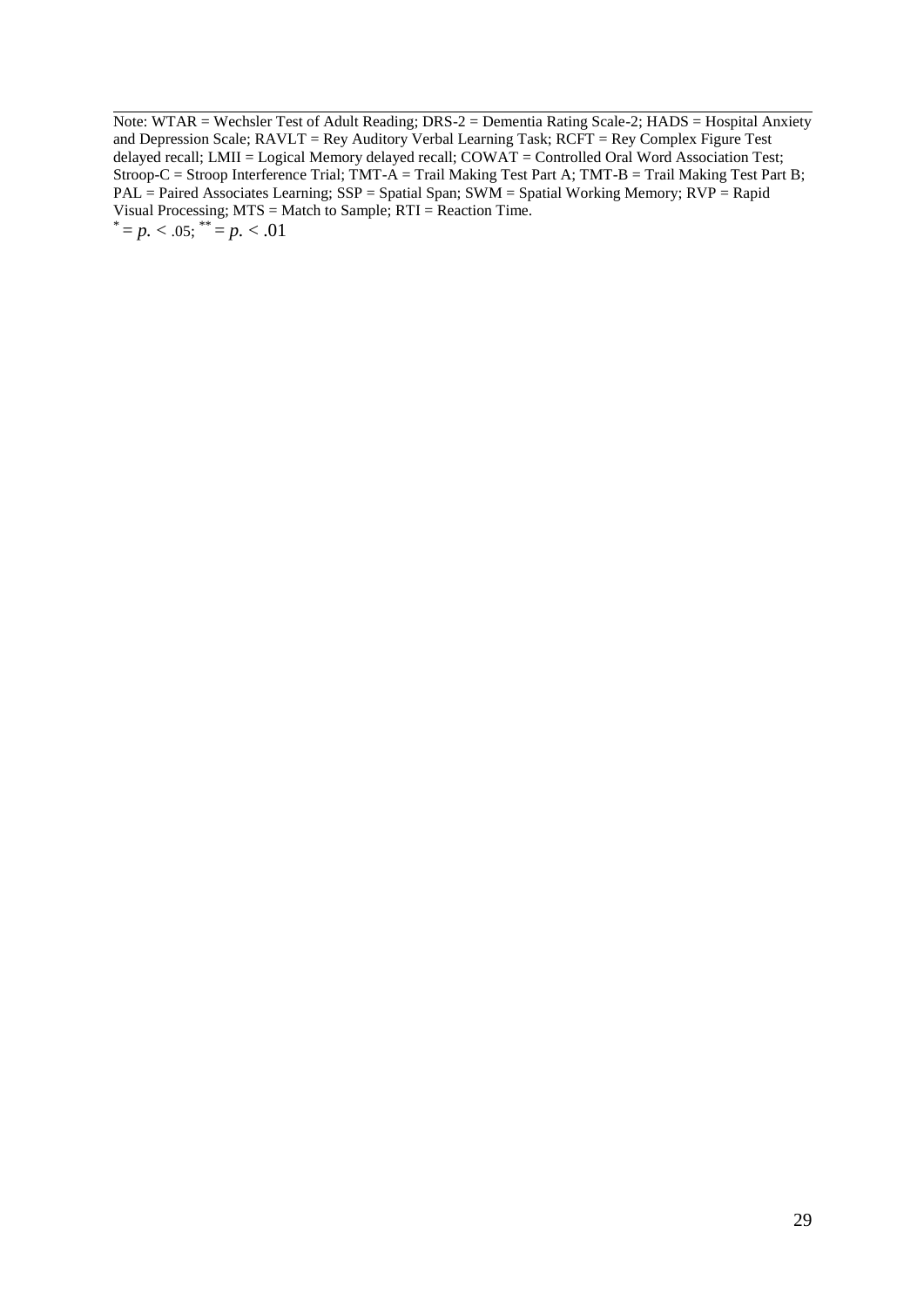## Table 3.

Confirmatory Factor Analysis of Traditional Neuropsychological Tests

|                            | Traditional battery factor structure |                |                    |                   |  |
|----------------------------|--------------------------------------|----------------|--------------------|-------------------|--|
|                            | Processing<br>Speed                  | Verbal Ability | Episodic<br>Memory | Working<br>Memory |  |
| TMT-A                      | $-786$                               | .106           | .074               | .053              |  |
| TMT-B                      | $-.641$                              | $-.071$        | $-.009$            | $-134$            |  |
| Digit Symbol Coding        | .629                                 | .012           | .111               | .002              |  |
| Stroop-C                   | $-413$                               | $-.093$        | $-.110$            | $-.048$           |  |
| Vocabulary                 | $-.018$                              | .750           | $-.009$            | .123              |  |
| Similarities               | .085                                 | .688           | .023               | $-.137$           |  |
| Comprehension              | $-.110$                              | .655           | .012               | .032              |  |
| <b>COWAT</b>               | .158                                 | .256           | .000               | .194              |  |
| <b>RAVLT</b>               | $-.044$                              | $-126$         | .829               | $-.007$           |  |
| <b>LMII Delayed Recall</b> | .014                                 | .111           | .603               | $-0.016$          |  |
| <b>RCFT</b>                | .094                                 | .051           | .283               | .057              |  |
| Digit Span                 | $-.036$                              | .001           | $-.010$            | .793              |  |
| Letter Number Sequencing   | .062                                 | $-.032$        | .044               | .721              |  |

*Note:* TMT-A = Trail Making Test Part A; TMT-B = Trail Making Test Part B; Stroop-C = Stroop Interference Trial; RAVLT = Rey Auditory Verbal Learning Task; RCFT = Rey Complex Figure Test delayed recall;

COWAT = Controlled Oral Word Association Test. Values >.40 were considered to have loaded on the factor and are in bold.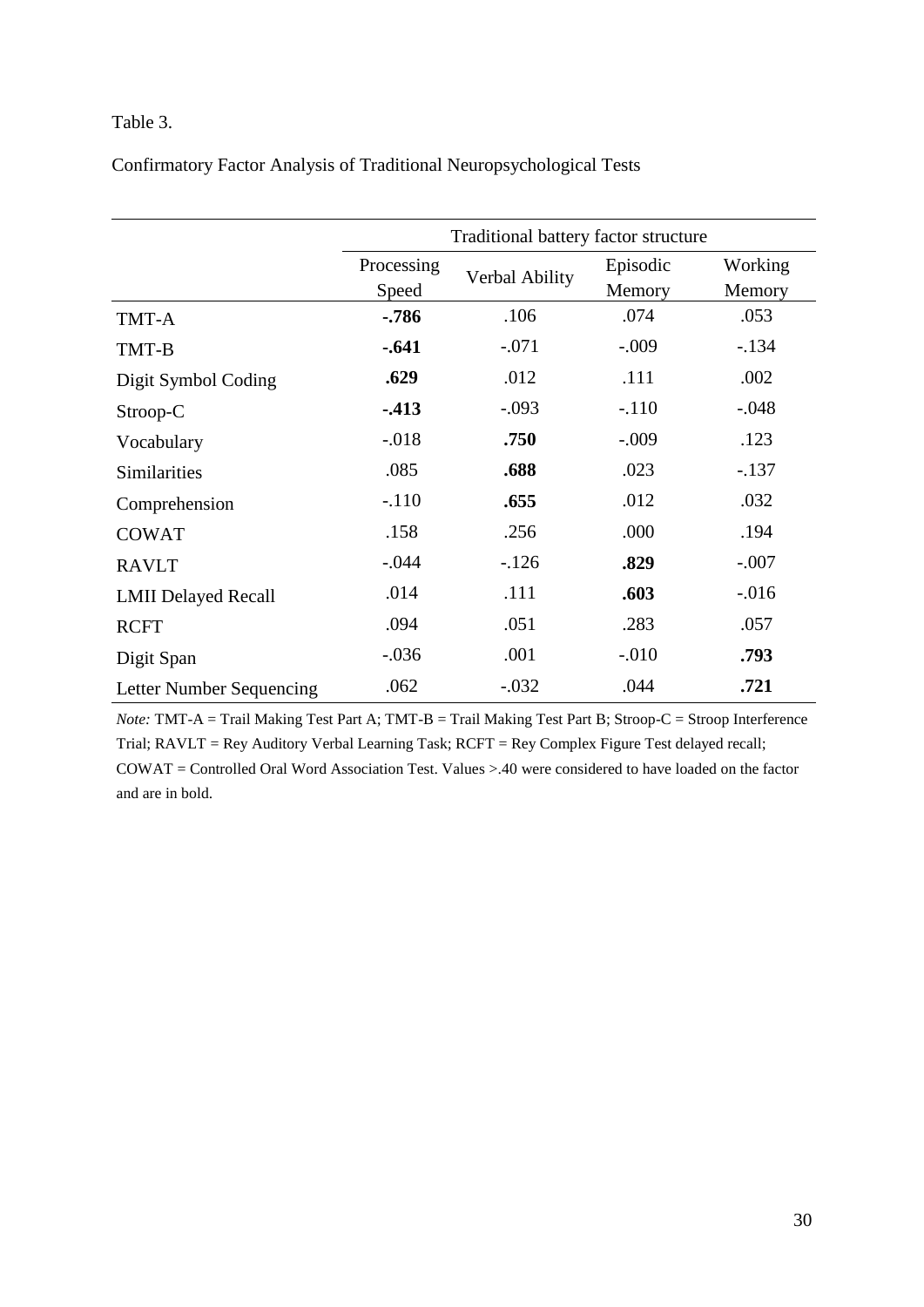| Table 4. Confirmatory Factor Analysis of CANTAB Test |  |  |  |
|------------------------------------------------------|--|--|--|
|                                                      |  |  |  |

|                                | <b>CANTAB Battery Factor Structure</b> |         |         |  |
|--------------------------------|----------------------------------------|---------|---------|--|
|                                | Processing Episodic Memory<br>Working  |         |         |  |
|                                | Memory                                 | Speed   |         |  |
| Spatial Span                   | $-.683$                                | .029    | .044    |  |
| <b>Spatial Working Memory</b>  | .517                                   | .031    | .079    |  |
| <b>Reaction Time</b>           | $-.025$                                | .531    | $-.038$ |  |
| Match to Sample                | .109                                   | .282    | .157    |  |
| Paired Associates Learning     | $-.003$                                | $-.035$ | .627    |  |
| <b>Rapid Visual Processing</b> | $-.171$                                | $-.185$ | $-.326$ |  |
|                                |                                        |         |         |  |

Values >.40 were considered to have loaded on the factor and are in bold.